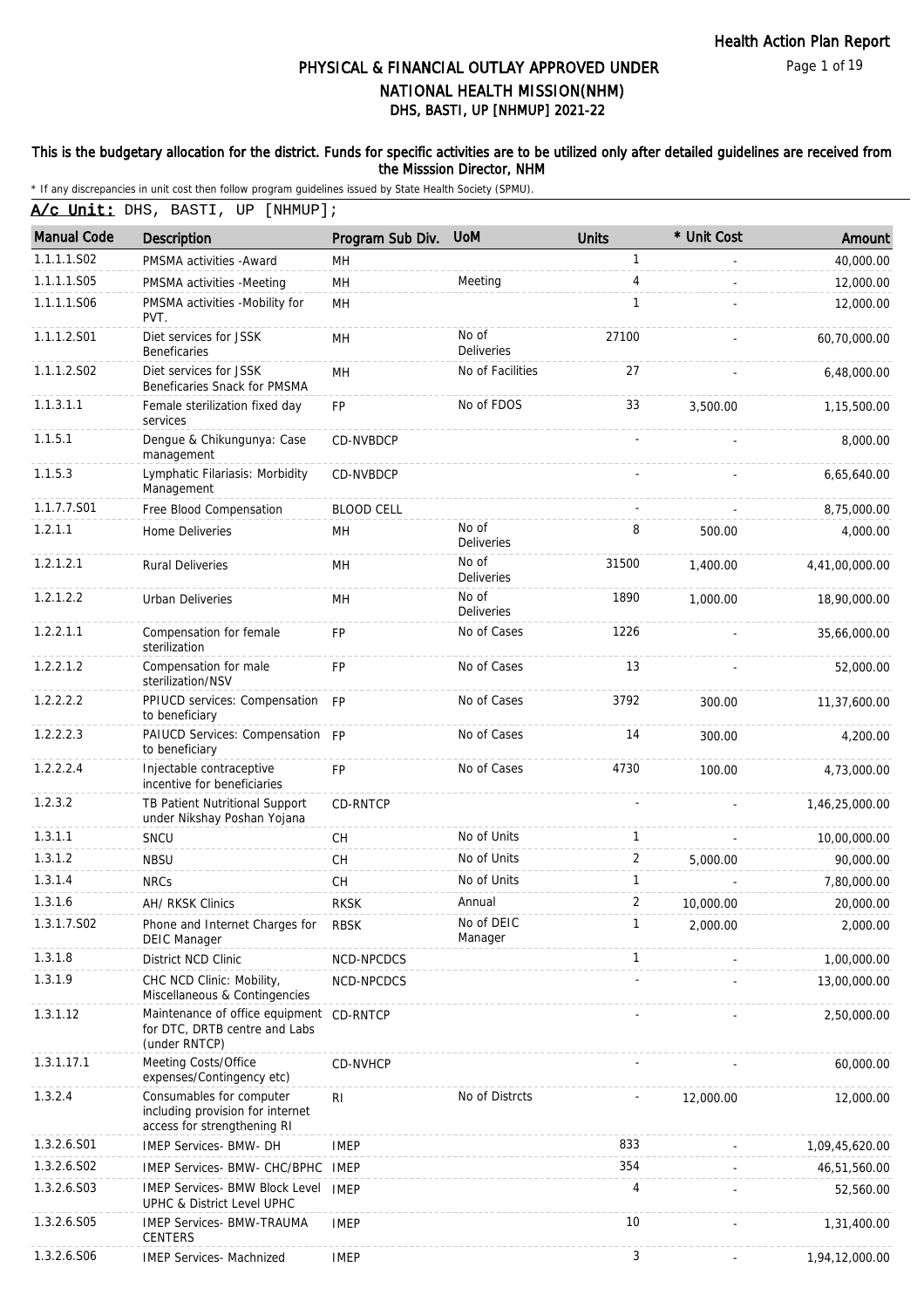### This is the budgetary allocation for the district. Funds for specific activities are to be utilized only after detailed guidelines are received from the Misssion Director, NHM

| <b>Manual Code</b> | <b>Description</b>                                                                                                                                                                                           | Program Sub Div.  | <b>UoM</b>           | <b>Units</b> | * Unit Cost | Amount         |
|--------------------|--------------------------------------------------------------------------------------------------------------------------------------------------------------------------------------------------------------|-------------------|----------------------|--------------|-------------|----------------|
|                    | Cleaning - DH                                                                                                                                                                                                |                   |                      |              |             |                |
| 1.3.2.6.S09        | <b>IMEP Services- Mechanized</b><br>Laundry- District Level Hospital                                                                                                                                         | <b>IMEP</b>       |                      | 3            |             | 71,66,000.00   |
| 1.3.2.6.S10        | IMEP Services- Cleaning -<br>CHC/BPHC                                                                                                                                                                        | <b>IMEP</b>       | per bed per<br>month | 354          | 548.35      | 23,29,391.00   |
| 1.3.2.6.S12        | IMEP Services-Cleaning -<br><b>TRAUMA CENTERS</b>                                                                                                                                                            | <b>IMEP</b>       | per bed per<br>month | 10           | 548.35      | 65,802.00      |
| 2.1.3.1            | Blood collection and Transport<br>Vans                                                                                                                                                                       | <b>BLOOD CELL</b> |                      |              |             | 3,48,333.00    |
| 2.2.1              | POL for Family Planning/ Others                                                                                                                                                                              | FP                | No of FDOS           | 33           | 1,000.00    | 33,000.00      |
| 2.2.2              | Mobility & Communication<br>support for AH counsellors &<br><b>RKSK Coordinators</b>                                                                                                                         | <b>RKSK</b>       |                      | 2            |             | 28,800.00      |
| 2.2.3              | Mobility support for RBSK Mobile RBSK<br>health team                                                                                                                                                         |                   | No of Vehicle        | 28           | 33,000.00   | 1,10,88,000.00 |
| 2.2.4              | Support for RBSK: CUG<br>connection per team and rental                                                                                                                                                      | <b>RBSK</b>       | No of Team           | 28           | 200.00      | 67,200.00      |
| 2.2.11             | Any Other                                                                                                                                                                                                    |                   |                      |              |             | 2,88,000.00    |
| 2.3.1.1.2          | Monthly Village Health and<br><b>Nutrition Days</b>                                                                                                                                                          | RI                | No of Session        | 10538        | 100.00      | 10,53,800.00   |
| 2.3.1.9            | Focus on slum & underserved<br>areas in urban areas/alternative<br>vaccinator for slums                                                                                                                      | <b>RI</b>         | No of<br>Vaccinators | 36           | 2,100.00    | 75,600.00      |
| 2.3.1.10           | Mobility support for mobile<br>health team/ TA/DA to<br>vaccinators                                                                                                                                          | RI                | No of Vehicle        | 3            | 3,96,000.00 | 11,88,000.00   |
| 2.3.1.11           | Outreach for demand<br>generation, testing and<br>treatment of Viral Hepatitis<br>through Mobile Medical<br>Units/NGOs/CBOs/etc                                                                              | <b>CD-NVHCP</b>   |                      |              |             | 20,000.00      |
| 2.3.2.3            | DMHP: Targeted interventions at NCD-NMHP<br>community level Activities &<br>interventions targeted at<br>schools, colleges, workplaces,<br>out of school adolescents, urban<br>slums and suicide prevention. |                   |                      | $\mathbf{1}$ |             | 6,00,000.00    |
| 2.3.3.2            | Screening and free spectacles to NCD-NPCB<br>school children                                                                                                                                                 |                   | No of Cases          |              |             | 8,63,100.00    |
| 2.3.3.3            | Screening and free spectacles<br>for near work to Old Person                                                                                                                                                 | NCD-NPCB          | No of Cases          |              |             | 4,31,550.00    |
| 2.3.3.4.1          | Coverage of Public School and<br>Private school                                                                                                                                                              | NCD-NTCP          |                      | $\mathbf{1}$ |             | 4,99,660.00    |
| 2.3.3.4.5          | Sensitization campaign for<br>college students                                                                                                                                                               | NCD-NTCP          |                      | $\mathbf{1}$ |             | 2,00,000.00    |
| 3.1.1.3.2.S01      | ASHA/AWW/Volunteer Incentive<br>for detection of leprosy                                                                                                                                                     | CD-NLEP           |                      |              |             | 32,000.00      |
| 3.1.1.3.2.S02      | <b>ASHA Incentive for PB</b><br>(Treatment completion)                                                                                                                                                       | CD-NLEP           |                      |              |             | 29,600.00      |
| 3.1.1.3.2.S03      | ASHA Incentive for MB<br>(Treatment completion)                                                                                                                                                              | CD-NLEP           |                      |              |             | 30,720.00      |
| 3.1.1.3.3          | Any Other ASHS Incentives<br>(ASHA Involvement under NLEP<br>- Sensitisation)                                                                                                                                | CD-NLEP           |                      |              |             | 44,500.00      |
| 3.1.1.3.A.S01      | ASHA Incentive/ Honorarium for<br>Malaria and LLIN Distribution                                                                                                                                              | CD-NVBDCP         |                      |              |             | 2,25,000.00    |
| 3.1.1.3.A.S02      | ASHA Incentive for Dengue and<br>Chikungunya                                                                                                                                                                 | CD-NVBDCP         |                      |              |             | 23,36,000.00   |
| 3.1.1.3.A.S04      | ASHA incentive for referral of<br>AES/JE cases to the nearest<br>CHC/DH/Medical College                                                                                                                      | CD-NVBDCP         |                      |              |             | 35,000.00      |
| 3.1.1.3.A.S05      | Honorarium for Drug Distribution CD-NVBDCP                                                                                                                                                                   |                   |                      |              |             | 64,70,010.00   |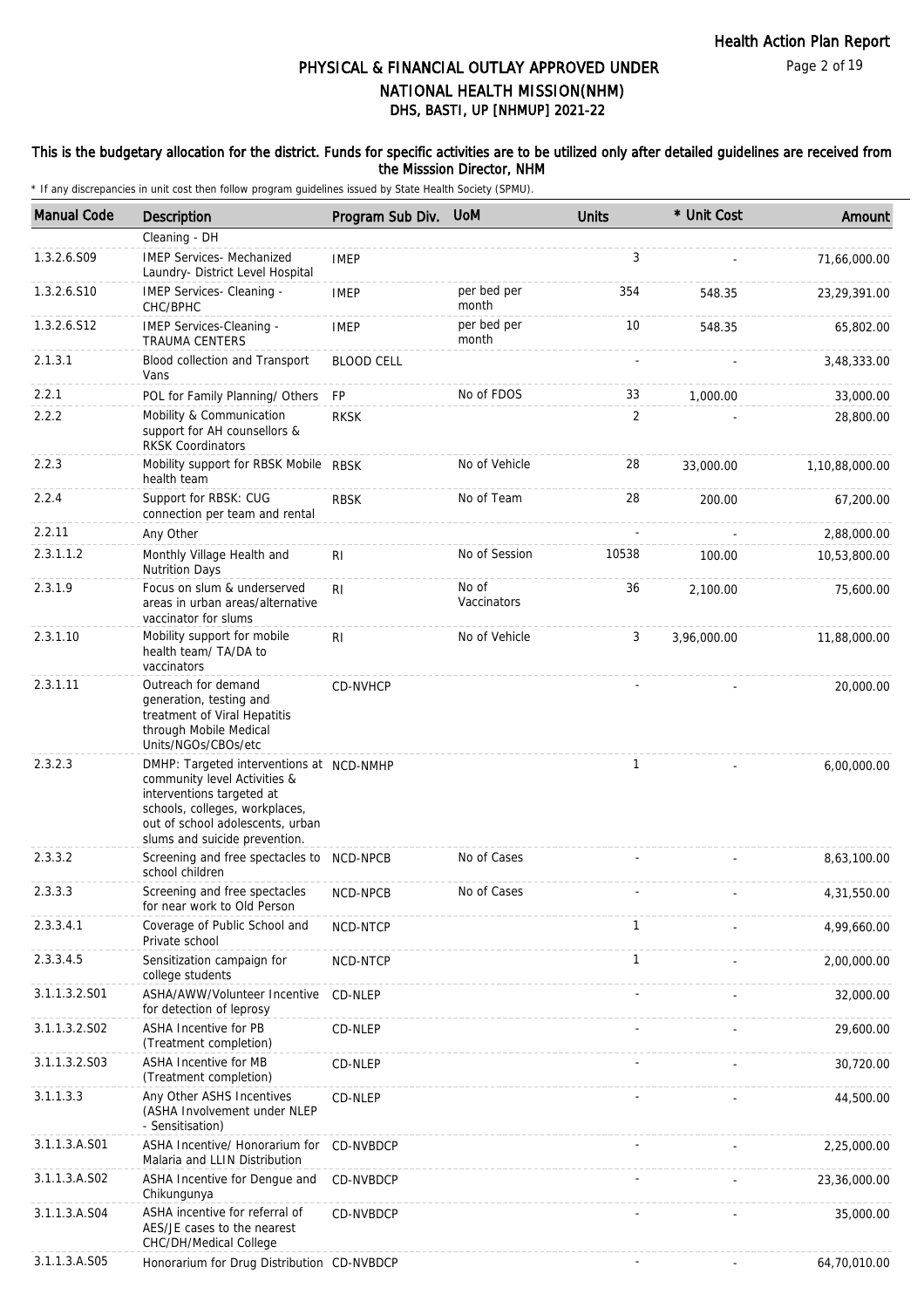### This is the budgetary allocation for the district. Funds for specific activities are to be utilized only after detailed guidelines are received from the Misssion Director, NHM

| <b>Manual Code</b> | Description                                                                                                          | Program Sub Div. | <b>UoM</b>                               | <b>Units</b> | * Unit Cost | Amount         |
|--------------------|----------------------------------------------------------------------------------------------------------------------|------------------|------------------------------------------|--------------|-------------|----------------|
|                    | including ASHAs and supervisors<br>involved in MDA                                                                   |                  |                                          |              |             |                |
| 3.1.1.2            | <b>ASHA Incentive under NIDDCP</b>                                                                                   | NCD-NIDDCP       | No of ASHA                               |              |             | 1,75,200.00    |
| 3.1.1.4.A.1.S01    | ASHA Incentive Filling of CBAC<br>forms and familly folder of<br>patients with confirm NCD cases                     | CP               | No. of<br><b>Beneficiaries</b>           |              | 10.00       | 37,88,800.00   |
| 3.1.1.1.4.S09.A    | ASHA incentive for HRP<br>identification and follow up                                                               | MН               | No of HRP                                | 2200         | 300.00      | 6,60,000.00    |
| 3.1.1.1.1.S01      | JSY Incentive to ASHA                                                                                                | MН               | No of<br><b>Deliveries</b>               | 28800        |             | 1,72,80,000.00 |
| 3.1.1.1.1.S03      | National Iron Plus Incentive for<br>mobilizing children and/or<br>ensuring compliance and<br>reporting (6-59 months) | СH               | No of ASHA                               | 2298         | 50.00       | 6,89,400.00    |
| 3.1.1.1.2.S01      | ASHA incentive under MAA<br>programme @ Rs 100 per ASHA<br>for quarterly mother's meeting                            | <b>CH</b>        | No of ASHA                               | 2298         | 100.00      | 9,19,200.00    |
| 3.1.1.1.2.S02      | Incentive for Home Based<br>Newborn Care programme                                                                   | СH               | No. of Child                             | 64493        | 250.00      | 1,61,23,250.00 |
| 3.1.1.1.2.S04      | Incentive for referral of SAM<br>cases to NRC and for follow up<br>of discharge SAM children from<br><b>NRCs</b>     | <b>CH</b>        | No.of SAM<br>Child referal &<br>followup | $\mathbf{1}$ | 150.00      | 28,800.00      |
| 3.1.1.1.2.S05      | Incentive for National<br>Deworming Day for mobilising<br>out of school children                                     | <b>RKSK</b>      | ASHA                                     | 2457         | 100.00      | 2,45,700.00    |
| 3.1.1.1.2.S06      | Incentive for IDCF for<br>prophylactic distribution of ORS<br>to family with under-five<br>children.                 | CH               | No of ASHA                               | 2298         | 100.00      | 2,29,800.00    |
| 3.1.1.1.2.S07      | Incentive to ASHA for Quaterly<br>Visit Under HBYC                                                                   | CH.              | No of Children                           | 17609        | 50.00       | 44,02,250.00   |
| 3.1.1.1.3.S01      | ASHA Incentive under<br>Immunzation                                                                                  | <b>RI</b>        | No of Children                           | 58556        | 225.00      | 1,31,75,100.00 |
| 3.1.1.1.4.S08      | ASHA incentive for injectable<br>contraceptive (Antara)                                                              | <b>FP</b>        | No of Cases                              | 3639         | 100.00      | 3,63,900.00    |
| 3.1.1.1.4.S09.B    | Reimbursement of travel<br>expenses for accompanying a<br>women to facility for medical<br>abortion                  | <b>FP</b>        | No of Cases                              | 36           | 225.00      | 8,100.00       |
| 3.1.1.1.4.S09.C    | Reimbursement of travel<br>expenses for accompanying a<br>women to facility for surgical<br>abortion (MVA/EVA)       | FP               | No of Cases                              | 36           | 150.00      | 5,400.00       |
| 3.1.1.1.4.S01      | <b>ASHA Incentives under Saas</b><br>Bahu Sammellan                                                                  | <b>FP</b>        | No of Events                             | 1860         | 100.00      | 1,86,000.00    |
| 3.1.1.1.4.S02      | ASHA Incentives under Nayi Pehl FP<br>Kit                                                                            |                  | No of Kits                               | 9192         | 100.00      | 9,19,200.00    |
| 3.1.1.1.4.S04      | ASHA PPIUCD incentive for<br>accompanying the client for<br>PPIUCD insertion                                         | <b>FP</b>        | No of Cases                              | 6267         | 150.00      | 9,40,050.00    |
| 3.1.1.1.4.S05      | ASHA PAIUCD incentive for<br>accompanying the client for<br>PAIUCD insertion                                         | <b>FP</b>        | No. of cases                             | 14           | 150.00      | 2,100.00       |
| 3.1.1.1.4.S06.A    | ASHA incentive under ESB<br>scheme for promoting spacing of<br>births between 02 children                            | <b>FP</b>        | No. of cases                             | 1062         | 500.00      | 5,31,000.00    |
| 3.1.1.1.4.S06.B    | ASHA incentive under ESB<br>scheme for promoting spacing of<br>02 years after marriage                               | FP               | No. of cases                             | 1498         |             | 7,49,000.00    |
| 3.1.1.1.4.S07      | ASHA incentive under ESB<br>scheme for promoting Adoption<br>of Limiting Method upto Two<br>Children                 | <b>FP</b>        | No of Cases                              | 198          | 1,000.00    | 1,98,000.00    |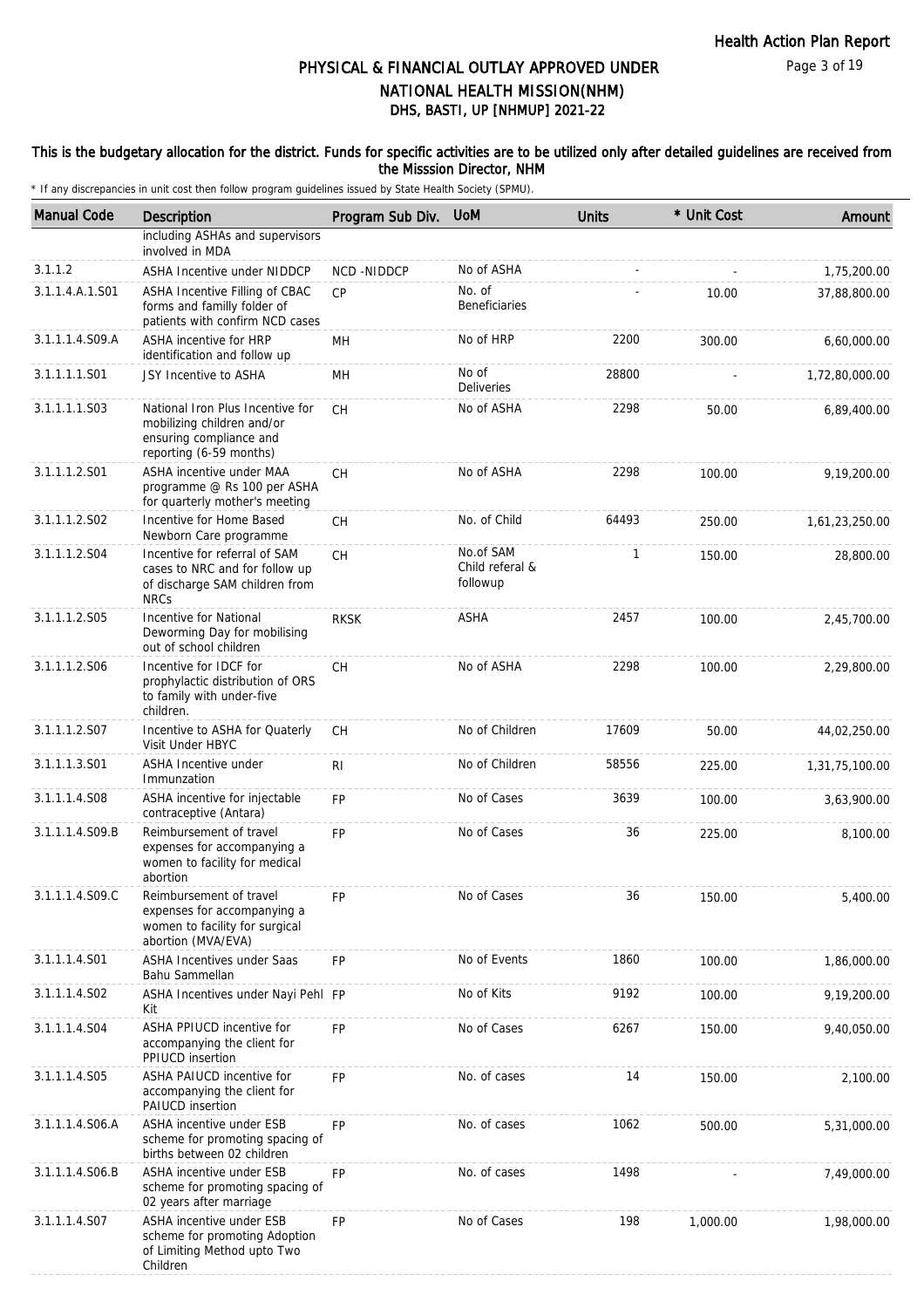### This is the budgetary allocation for the district. Funds for specific activities are to be utilized only after detailed guidelines are received from the Misssion Director, NHM

| <b>Manual Code</b> | Description                                                                                                                       | Program Sub Div. | <b>UoM</b>                            | <b>Units</b>   | * Unit Cost | Amount         |
|--------------------|-----------------------------------------------------------------------------------------------------------------------------------|------------------|---------------------------------------|----------------|-------------|----------------|
| 3.1.1.5            | ASHA incentives for routine<br>activities                                                                                         | CP               | No. of Rural &<br>Rurban ASHA         | $\blacksquare$ | 2,000.00    | 5,62,08,000.00 |
| 3.1.1.6.S01        | Incentive to ASHA Facilitator for<br>CBAC, HRP and SAM Tracking                                                                   | CP               | No of AF                              |                | 1,700.00    | 23,86,800.00   |
| 3.1.1.6.S02        | Incentive to ASHA for Health<br>Promotion Day                                                                                     | CP               | No. of Rural &<br>Rurban ASHA         |                | 200.00      | 56,20,800.00   |
| 3.1.1.6.S03        | Incentive to ASHA under PMMVY CP                                                                                                  |                  | No. of<br><b>Beneficiaries</b>        |                | 100.00      | 16,43,600.00   |
| 3.1.1.6.S04        | ASHA Beema- Pradhan Mantri<br>Jeevan Jyoti & Suraksh Bima<br>Yojna                                                                | CP               |                                       |                |             | 8,12,988.00    |
| 3.1.3.1.1.S01      | Asha/ Asha Sangni Uniform                                                                                                         | CP               | No. of<br>Rural, Rurban<br>ASHA & AF  |                | 600.00      | 14,79,000.00   |
| 3.1.3.1.1.S02      | Asha/ Asha Sangni Umbrella                                                                                                        | CP               | No. of<br>Rural, Rurban<br>ASHA & AF  |                | 200.00      | 4,93,000.00    |
| 3.1.3.1.3          | Awards to ASHA's/Link workers                                                                                                     | CP               | No. of<br>Rural.Urban<br>,Rurban ASHA |                | 300.00      | 7,75,200.00    |
| 3.1.3.1.6          | Supervision costs by ASHA<br>facilitators (Shangni) (12<br>months)                                                                | CP               | No of AF                              |                | 7,200.00    | 1,01,08,800.00 |
| 3.1.1.1.3.S02.A    | Mobilization of children through<br>ASHA or other mobilizers                                                                      | R <sub>l</sub>   | No of Session                         | 39202          | 150.00      | 58,80,300.00   |
| 3.1.3.5.S01        | Incentive for other link workers<br>for Prepration of Due List of<br>Childrens to be immunized                                    | R <sub>l</sub>   | No of Session                         | 7704           | 100.00      | 7,70,400.00    |
| 3.1.2.10.S03       | Incentive to ASHA Cluster<br>Meeting                                                                                              | CP               |                                       |                |             | 18,70,700.00   |
| 3.1.2.1.S01        | <b>Induction Training</b>                                                                                                         | <b>CP</b>        | No of Batch                           | $\overline{a}$ | 1,28,000.00 | 3,84,000.00    |
| 3.2.3.1.1          | <b>Treatment Supporter</b><br>Honorarium (Rs 1000)                                                                                | CD-RNTCP         |                                       |                |             | 25,20,000.00   |
| 3.2.3.1.2          | <b>Treatment Supporter</b><br>Honorarium (Rs 5000)                                                                                | CD-RNTCP         |                                       |                |             | 3,55,500.00    |
| 3.2.3.1.3          | Incentive for informant (Rs 500)                                                                                                  | CD-RNTCP         |                                       |                |             | 5,02,200.00    |
| 3.2.3.1.4.S01      | State/District TB Forums                                                                                                          | CD-RNTCP         |                                       |                |             | 5,000.00       |
| 3.2.3.1.4.S02      | Community Engagement<br>activities /Incentive for<br>community<br>volunteers/supervisors /LT etc<br>undertaking ACF               | CD-RNTCP         |                                       |                |             | 19,30,000.00   |
| 3.2.1.1.S02        | Other activities under Mission<br>Parivar Vikas: Demand<br>Generation (Saas Bahu<br>Sammellan)                                    | <b>FP</b>        | No of Events                          | 1860           | 1,500.00    | 27,90,000.00   |
| 3.3.2              | Orientation Workshops,<br>Trainings and capacity building<br>of PRI for RKS at District Health<br>Societies, CHC and PHC          | CP               |                                       |                |             | 18,37,300.00   |
| 3.3.3.2            | Training of PRI's<br>representatives/ Police<br>personnel/ Teachers/ Transport<br>personnel/ NGO personnel/<br>other stakeholders | NCD-NTCP         |                                       | $\mathbf{1}$   |             | 30,000.00      |
| 3.3.3.3            | Training of PRI under National<br>Program for Climate Change and<br>Human Health (NPCCHH)                                         | NCD-NPCCHH       |                                       | 1              |             | 70,000.00      |
| 3.3.4.S01          | <b>AAA Platform</b>                                                                                                               | CP               | No. of Rural &<br>Rurban ASHA         |                | 75.00       | 37,80,900.00   |
| 4.1.1              | <b>District Hospitals</b>                                                                                                         | CP               | No. of DH                             | 3              | 5,00,000.00 | 15,00,000.00   |
| 4.1.3              | <b>Community Health Centers</b>                                                                                                   | CP               | No of CHC                             | 16             | 2,50,000.00 | 40,00,000.00   |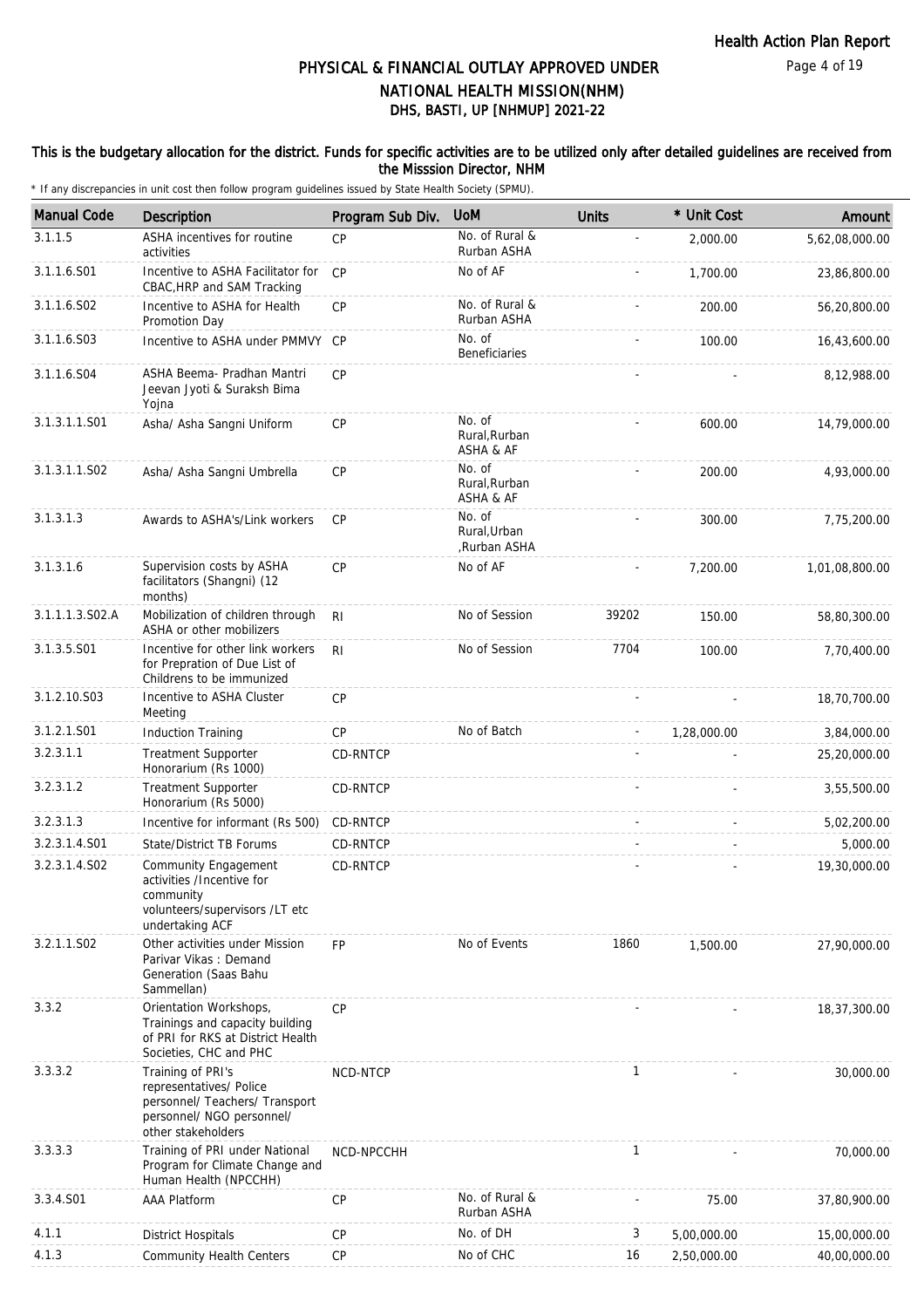### This is the budgetary allocation for the district. Funds for specific activities are to be utilized only after detailed guidelines are received from the Misssion Director, NHM

| <b>Manual Code</b> | <b>Description</b>                                                                                                | Program Sub Div.  | <b>UoM</b>                               | <b>Units</b> | * Unit Cost | Amount         |
|--------------------|-------------------------------------------------------------------------------------------------------------------|-------------------|------------------------------------------|--------------|-------------|----------------|
| 4.1.4              | Primary Health Centers                                                                                            | <b>CP</b>         | No of PHC                                | 33           | 87,500.00   | 28,87,500.00   |
| 4.1.5              | Sub Centers                                                                                                       | <b>CP</b>         | No. of Sub<br>Centre                     |              | 10,000.00   | 27,30,000.00   |
| 4.1.6              | Village Health Sanitation &<br><b>Nutrition Committee</b>                                                         | CP                | No. of VHSNC                             |              | 10,000.00   | 1,69,70,000.00 |
| 4.1.7.S01          | H&WC Additional Untied Grant-<br><b>SC</b>                                                                        | <b>CP</b>         | No. of HWC-<br><b>SC</b>                 |              | 30,000.00   | 52,20,000.00   |
| 4.1.7.S02          | H&WC Additional Untied Grant-<br>PHC                                                                              | <b>CP</b>         | No. of HWC-<br>PHC                       |              | 50,000.00   | 14,00,000.00   |
| 5.1.1.1.7.S03      | Additional Building / Major<br>Upgradation of Facility based<br>newborn care centres<br>(SNCU/NBSU/NBCC/KMC unit) | CH                | No of Units                              | $\mathbf{1}$ |             | 16,00,000.00   |
| 5.1.1.2.8          | Infrastructure strengthening of<br>SC to H&WC                                                                     | CP                | No. of HWC-<br>SC                        |              | 7,00,000.00 | 2,20,50,000.00 |
| 5.1.1.2.9          | Infrastructure strengthening of<br>PHC to H&WC                                                                    | CP                | No. of HWC-<br>PHC                       |              | 2,74,000.00 | 27,40,000.00   |
| 5.1.2              | Sub Centre Rent and<br>Contingencies                                                                              | <b>CP</b>         |                                          |              |             | 34,56,000.00   |
| 5.3.3              | Blood bank/ Blood storage/ Day<br>care centre for<br>hemoglobinopathies                                           | <b>BLOOD CELL</b> | Lumpsump                                 |              |             | 50,000.00      |
| 5.3.9              | Safety Pits                                                                                                       | R <sub>l</sub>    | No of piece                              | 16           | 6,000.00    | 96,000.00      |
| 5.3.13             | ICU Establishment in Endemic<br>District                                                                          | CD-NVBDCP         |                                          |              |             | 5,28,000.00    |
| 5.3.14             | Civil Works under RNTCP                                                                                           | CD-RNTCP          |                                          |              |             | 1,20,000.00    |
| 6.1.1.1.2.S02      | FRU Strengthening                                                                                                 | MН                | List of<br><b>Different</b><br>Equipment |              |             | 5,20,599.00    |
| 6.1.1.1.5          | Any other Equipment<br>(Instrument and Equipment for<br>HWC)                                                      | MH                | List of<br>Different<br>Equipment        | 4            |             | 8,00,000.00    |
| 6.1.1.3.3          | Minilap kits                                                                                                      | <b>FP</b>         | No of Kits                               | 12           | 3,000.00    | 36,000.00      |
| 6.1.1.3.5          | PPIUCD forceps                                                                                                    | FP                | No of Kelly<br>forcep                    | 98           | 600.00      | 58,800.00      |
| 6.1.5.1.1          | Grant-in-aid for Vision Centre<br>(PHC) (Govt.)                                                                   | NCD-NPCB          |                                          |              |             | 1,00,000.00    |
| 6.1.1.21.1         | Recurring GIA: Machinery &<br>Equipment for DH                                                                    | NCD-NPHCE         |                                          | 1            |             | 1,50,000.00    |
| 6.1.2.6.F1.S03     | IT Recurring Expenses for PHC                                                                                     | CP                |                                          |              |             | 90,000.00      |
| 6.1.2.6.F1.S04     | Laptop for HWC-PHC                                                                                                | <b>CP</b>         |                                          |              |             | 6,50,000.00    |
| 6.1.4.3.1          | <b>MCR</b>                                                                                                        | CD-NLEP           |                                          |              |             | 1,00,800.00    |
| 6.1.4.3.2          | Aids/Appliance                                                                                                    | CD-NLEP           |                                          |              |             | 17,000.00      |
| 6.1.4.3.3          | Equipment                                                                                                         | CD-NLEP           |                                          |              |             | 5,000.00       |
| 6.1.6.1            | Repairs of Laparoscopes                                                                                           |                   | No of<br>Laproscopes                     | 1            | 25,000.00   | 25,000.00      |
| 6.2.1.1.A7.S05.a   | Drugs & Consumables Normal<br>Delivery L1 Facility                                                                | MН                | No of<br><b>Deliveries</b>               | 7900         |             | 1,58,000.00    |
| 6.2.1.1.A7.S05.b   | Drugs & Consumables Normal<br>Delivery L2 Facility                                                                | MH                | No of<br>Deliveries                      | 18700        |             | 7,48,000.00    |
| 6.2.1.1.A7.S05.c   | Drugs & Consumables Normal<br>Delivery L3 Facility                                                                | MH                | No of<br>Deliveries                      | 8400         |             | 6,72,000.00    |
| 6.2.1.1.A7.S05.d   | Drugs & Consumables Caesarean MH<br>Delivery L3 Facility                                                          |                   | No of<br>Deliveries                      | 1300         |             | 4,68,000.00    |
| 6.2.1.2.2.12       | AEFI kit under RI Program                                                                                         | R <sub>l</sub>    | No. of Kits                              | 75           | 200.00      | 15,000.00      |
| 6.2.1.3.1          | Nayi Pehl Kit                                                                                                     | FP                | No of Kits                               | 9192         | 220.00      | 20,22,240.00   |
| 6.2.1.5.1          | Medicine for Mobile health team                                                                                   | <b>RBSK</b>       | No of Team                               | 28           | 5,000.00    | 1,40,000.00    |
| 6.2.1.6.1          | Red/Black plastic bags et                                                                                         | R <sub>l</sub>    | No of Session                            | 52692        | 9.00        | 4,74,228.00    |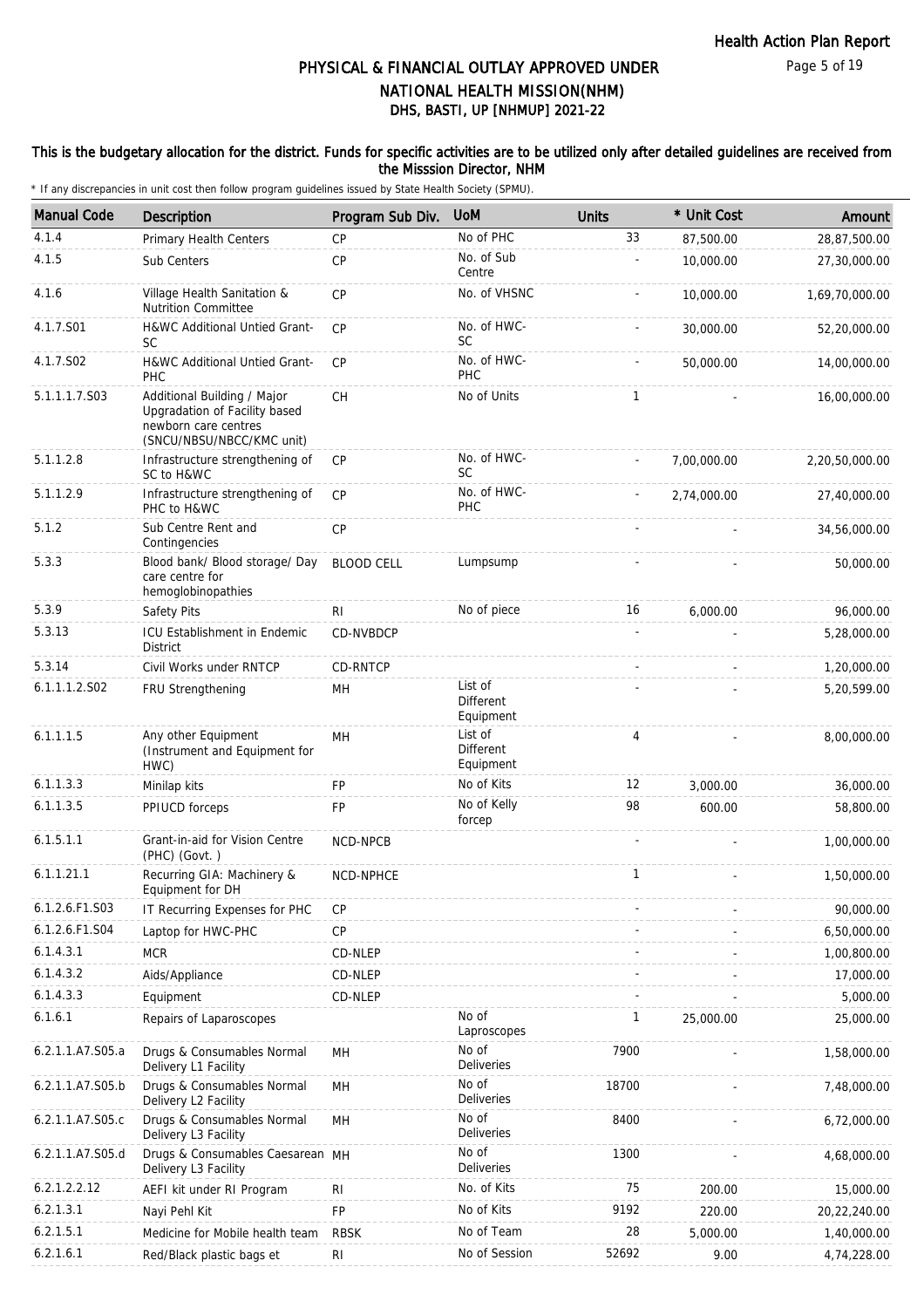### This is the budgetary allocation for the district. Funds for specific activities are to be utilized only after detailed guidelines are received from the Misssion Director, NHM

| <b>Manual Code</b> | <b>Description</b>                                                                                         | Program Sub Div.  | <b>UoM</b>                     | <b>Units</b> | * Unit Cost | Amount         |
|--------------------|------------------------------------------------------------------------------------------------------------|-------------------|--------------------------------|--------------|-------------|----------------|
| 6.2.1.6.2          | Bleach/Hypochlorite solution/<br>Twin bucket                                                               | RI.               | No of Facilities               |              |             | 33,000.00      |
| 6.2.2.1.1          | New ASHA Drug Kits                                                                                         | <b>CP</b>         | No of ASHA                     |              | 750.00      | 69,000.00      |
| 6.2.2.1.4          | Replenishment of ASHA HBNC<br>kits                                                                         | <b>CP</b>         | No of ASHA                     |              | 150.00      | 3,41,400.00    |
| 6.2.2.2.2          | Drugs and Supplies for blood<br>related disorders-<br>Haemoglobinopathies                                  | <b>BLOOD CELL</b> |                                |              |             | 1,00,000.00    |
| 6.2.2.4.1          | Drugs & Supplies for Ayush                                                                                 | AYUSH             | No of Doctors                  | 31           | 50,000.00   | 15,50,000.00   |
| 6.2.2.6.1          | Lab strengthening of SHC - HWC CP                                                                          |                   |                                |              |             | 37,35,000.00   |
| 6.2.2.6.2          | Lab strengthening of PHC - HWC CP                                                                          |                   |                                |              |             | 18,40,000.00   |
| 6.2.3.1.1          | Chloroquine phosphate tablets                                                                              | CD-NVBDCP         |                                |              |             | 15,000.00      |
| 6.2.3.1.2          | Primaquine tablets 2.5 mg                                                                                  | CD-NVBDCP         |                                |              |             | 7,500.00       |
| 6.2.3.1.3          | Primaquine tablets 7.5 mg                                                                                  | CD-NVBDCP         |                                |              |             | 15,000.00      |
| 6.2.3.1.8          | Dengue NS1 antigen kit                                                                                     | CD-NVBDCP         |                                |              |             | 33,000.00      |
| 6.2.3.1.12         | RDT Malaria - bi-valent (For Non CD-NVBDCP<br>Project states)                                              |                   |                                |              |             | 2,13,500.00    |
| 6.2.3.2.1          | Supportive drugs, lab. Reagents                                                                            | CD-NLEP           |                                |              |             | 13,000.00      |
| 6.2.3.3.1          | Laboratory Materials                                                                                       | CD-RNTCP          |                                |              |             | 17,80,000.00   |
| 6.2.3.3.2          | Procurement of Drugs                                                                                       | CD-RNTCP          |                                |              |             | 9,20,000.00    |
| 6.2.4.1.1          | Assistance for<br>consumables/drugs/medicines to<br>the Govt./District Hospital for<br>Cat sx etc          | <b>NCD-NPCB</b>   | No of Cases                    |              |             | 15, 18, 240.00 |
| 6.2.4.5.1          | Drugs & Consumables for NCD<br>Management (incl. Diabetes,<br>Hypertension, Strokes etc)for<br>whole dist. | NCD-NPCDCS        |                                | $\mathbf{1}$ |             | 2,00,000.00    |
| 6.2.4.5.3          | Drugs & Diagnostic for NCD<br>Management incl. Diabetes,<br>Hypertension, Strokes etc                      | NCD-NPCDCS        |                                |              |             | 3,90,000.00    |
| 6.1.3.2.a.S01      | Free Diagnostics for Pregnant<br>women under JSSK - USG on<br>PPP for PMSMA                                | MH                | No of ANC                      | 1200         |             | 3,60,000.00    |
| $6.1.3.2.a.$ SO2   | Free Diagnostics for Pregnant<br>women under JSSK- AVD for for<br>HIV & Syphilis at VHNDs                  | MН                | No of ANC                      | 295          |             |                |
| $6.1.3.2.a.$ SO3   | Free Diagnostics for Pregnant<br>women under JSSK-MH                                                       | MH                | No of ANC                      | 60000        |             | 6,00,000.00    |
| 6.1.3.2.b          | Free Diagnostics for Sick infants<br>under JSSK                                                            | CH                | No of Units                    | $\mathbf{1}$ |             | 1,20,000.00    |
| 6.3.1.S03          | Any other (please specify)                                                                                 |                   |                                |              |             | 1,92,00,000.00 |
| 7.5.1              | Tribal Patient Support &<br><b>Transportation Charges</b>                                                  | CD-RNTCP          |                                |              |             | 1,38,200.00    |
| 7.5.2              | Sample collecton &<br>transportation charges                                                               | CD-RNTCP          |                                |              |             | 3,24,825.00    |
| 8.1.1.1            | ANMs - MH                                                                                                  | MH                | No of MH ANM                   | 247          |             | 4,82,77,621.00 |
| 8.1.1.1.S01        | ANM For New Sub-Center - CP                                                                                | <b>CP</b>         |                                |              |             | 79,19,021.00   |
| 8.1.1.2.S03        | Staff Nurses-CD-NVBDCP-AES/JE CD-NVBDCP                                                                    |                   |                                | 102          |             | 2,91,21,900.00 |
| 8.1.1.2.S05        | Staff Nurses-MH                                                                                            | MH                | No of MH<br><b>Staff Nurse</b> | 68           |             | 2,08,75,441.00 |
| 8.1.1.2.S11        | Staff Nurse HWC - CP                                                                                       | <b>CP</b>         |                                |              |             | 60,88,513.00   |
| 8.1.1.2.S12        | Staff Nurses HWC - MH                                                                                      | MН                |                                | 12           |             | 14,40,936.00   |
| 8.1.1.5.S02        | Laboratory Technicians -HR                                                                                 | HR.               |                                | $\mathbf{1}$ |             | 2,64,816.00    |
| 8.1.1.5.S04        | Laboratory Technicians - RNTCP                                                                             | CD-RNTCP          |                                |              |             | 3, 19, 772.00  |
| 8.1.1.6.S05        | OT Technician                                                                                              | <b>MIS</b>        | No of MH OT                    |              |             | 7,93,800.00    |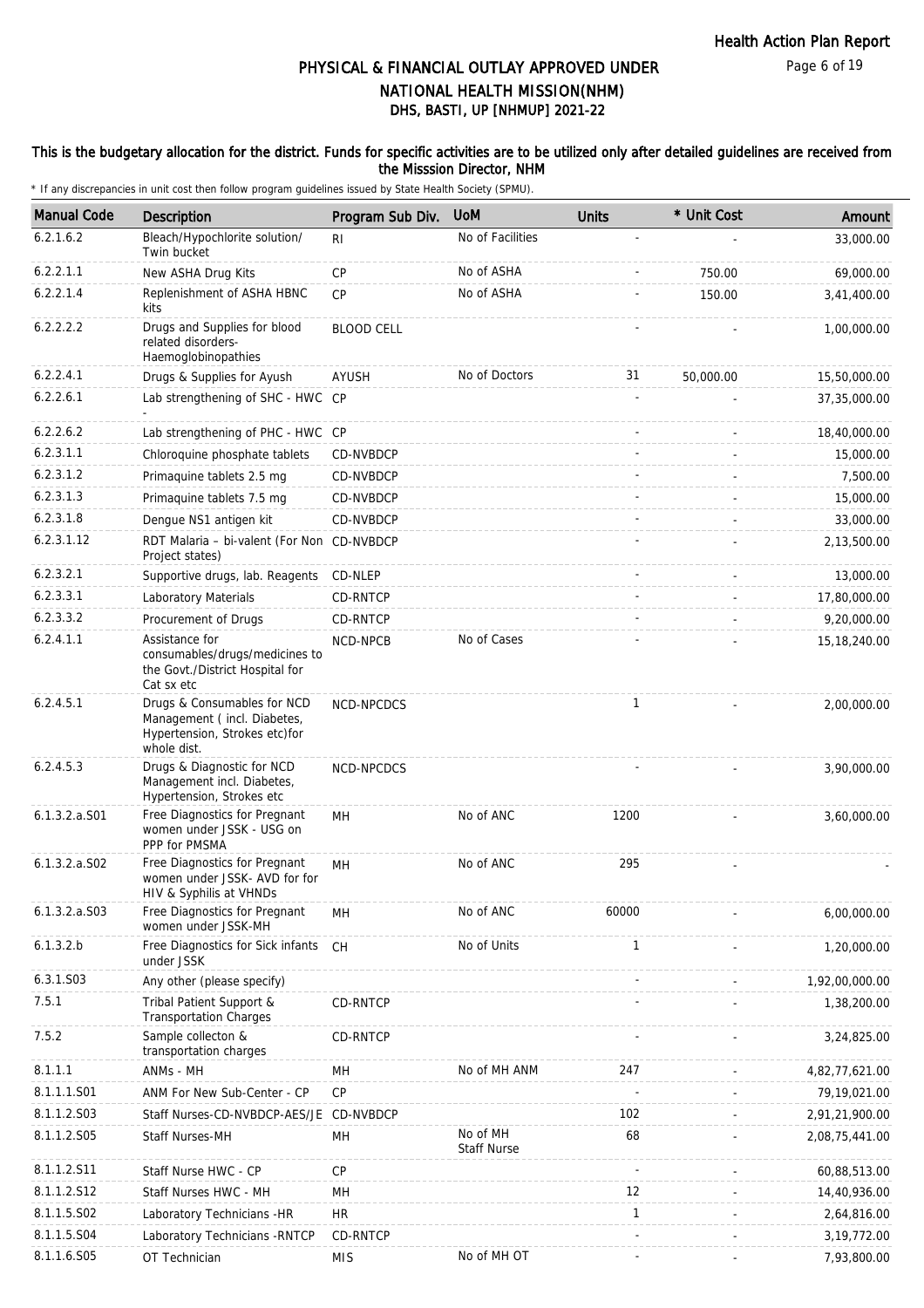### This is the budgetary allocation for the district. Funds for specific activities are to be utilized only after detailed guidelines are received from the Misssion Director, NHM

| <b>Manual Code</b> | <b>Description</b>                                                                       | Program Sub Div.                         | <b>UoM</b>                                             | <b>Units</b>   | * Unit Cost | Amount         |
|--------------------|------------------------------------------------------------------------------------------|------------------------------------------|--------------------------------------------------------|----------------|-------------|----------------|
|                    |                                                                                          |                                          | technician                                             |                |             |                |
| 8.1.1.12.S02       | Para Medical Worker CD-NLEP                                                              | CD-NLEP                                  |                                                        |                |             | 8,85,692.00    |
| 8.1.2.1.S04        | Obstetricians and Gynaecologists MH<br>-MH                                               |                                          | No of MH<br>Obstetricians<br>and<br>Gynaecologist<br>S |                |             | 51,60,000.00   |
| 8.1.2.2.S03        | Paediatricians-CD-NVBDCP-<br>AES/JE                                                      | CD-NVBDCP                                |                                                        | 11             |             | 79,20,000.00   |
| 8.1.2.3.S05        | Anaesthetists -MH                                                                        | MН                                       | No of MH<br>Anesthetic                                 |                |             | 32,40,000.00   |
| 8.1.2.4.S02        | Surgeons-DH Strengthening                                                                | <b>HS</b>                                |                                                        |                |             | 12,00,000.00   |
| 8.1.2.6.S03        | Pathologists/ Haemotologists-<br>DH Strengthening                                        | <b>HS</b>                                |                                                        |                |             | 12,00,000.00   |
| 8.1.3.1.S01        | Physician/Consultant Medicine-<br>DH Strengthening                                       | <b>HS</b>                                |                                                        |                |             | 12,00,000.00   |
| 8.1.3.3.S01        | Orthopaedics- DH Strengthening                                                           | <b>HS</b>                                |                                                        |                |             | 12,00,000.00   |
| 8.1.3.10.S01       | FRU Operationalization for<br>Gynae & anesthetist specialist on<br>call from govt sector | MH                                       | No of C<br>Section                                     | 8              |             | 24,000.00      |
| 8.1.3.10.S02       | FRU Operationalization<br>Gynecologists specialist on call<br>from pvt sector            | MH                                       | No of C<br>Section                                     | 4              |             | 18,000.00      |
| 8.1.3.10.S03       | FRU Operationalization<br>anesthetist specialist on call for<br>from pvt sector          | <b>MH</b>                                | No of C<br>Section                                     | $\overline{4}$ |             | 12,000.00      |
| 8.1.4.1.S01        | Dental Surgeons- DH & CHC                                                                | HR                                       |                                                        | $\mathbf{1}$   |             |                |
| 8.1.5.S01          | Medical Officers -CD-NVBDCP-<br>AES/JE                                                   | CD-NVBDCP                                |                                                        | 6              |             | 33,57,040.00   |
| 8.1.5.S03          | Medical Officers -MH                                                                     | MН                                       | No of MH LMO                                           |                |             | 11,70,000.00   |
| 8.1.5.S06          | Medical Officers -CD-RNTCP                                                               | CD-RNTCP                                 |                                                        |                |             | 9,73,000.00    |
| 8.1.6.1            | <b>AYUSH MOS</b>                                                                         | <b>AYUSH</b>                             |                                                        | 31             |             | 1,52,75,924.00 |
| 8.1.6.2            | Pharmacist - AYUSH                                                                       | AYUSH                                    |                                                        | 8              |             | 17,33,515.00   |
| 8.1.7.1.1          | MOs-AYUSH                                                                                | <b>RBSK</b>                              |                                                        | 49             |             | 2,27,87,040.00 |
| 8.1.7.1.2.S01      | MOs-MBBS                                                                                 | <b>RBSK</b>                              |                                                        | $\mathbf{1}$   |             | 7,34,004.00    |
| 8.1.7.1.2.S02      | MOs-Dental MO/ BDS                                                                       | <b>RBSK</b>                              |                                                        | 6              |             | 42,81,480.00   |
| 8.1.7.1.3          | <b>Staff Nurse</b>                                                                       | <b>RBSK</b>                              |                                                        | 1              |             | 3.36.384.00    |
| 8.1.7.1.4          | ANM                                                                                      | <b>RBSK</b>                              |                                                        | 27             |             | 61,54,056.00   |
| 8.1.7.1.5.S01      | Para Medical Worker                                                                      | <b>RBSK</b>                              |                                                        | 21             |             | 50,86,368.00   |
| 8.1.7.1.5.S02      | Pharmacists                                                                              | <b>RBSK</b>                              |                                                        | 7              |             | 12,25,814.00   |
| 8.1.8.1            | <b>Medical Officers</b>                                                                  | CH                                       | No. of Mos                                             | $\mathbf{1}$   |             | 3,60,000.00    |
| 8.1.8.2            | <b>Staff Nurse</b>                                                                       | <b>CH</b>                                | No. of SNs                                             | 4              |             | 15,13,008.00   |
| 8.1.8.3            | Cook cum caretaker                                                                       | CH                                       | No. of Cook<br>cum Caretaker                           | 2              |             | 3,24,590.00    |
| 8.1.8.5            | Feeding demonstrator for NRC                                                             | <b>CH</b>                                | No. of FDs                                             | 1              |             | 3,04,454.00    |
| 8.1.9.1.S01        | Paediatrician SNCU-CH                                                                    | CH                                       | No. of<br>Peadiatrician                                | 3              |             | 75,00,000.00   |
| 8.1.9.3.S01        | Staff Nurse - SNCU/KMC                                                                   | СH                                       | No. of SNs                                             | 34             |             | 81,86,432.00   |
| 8.1.9.3.SO2        | Staff Nurse -NBSU                                                                        | $\mathsf{CH}% \left( \mathcal{M}\right)$ | No. of SNs                                             | 6              |             | 14,66,899.00   |
| 8.1.9.6.S01        | Ancillary Staff-CD-NVBDCP-AES<br>&JE                                                     | CD-NVBDCP                                |                                                        | 8              |             | 19,92,383.00   |
| 8.1.9.6.SO2        | Others- SNCU Staff (Ward<br>Aaya/ Cleaner/ Security Guard)                               | <b>CH</b>                                |                                                        | 18             |             | 23,75,905.00   |
| 8.1.9.6.S03        | Others- SNCU Staff DEO                                                                   | <b>CH</b>                                | no. of Posts                                           | $\mathbf{1}$   |             | 2,49,046.00    |
| 8.1.12.1           | Mid-level Service Provider                                                               | CP                                       |                                                        |                |             | 94,82,175.00   |
| 8.1.12.2           |                                                                                          |                                          | No. of HWC-                                            |                |             |                |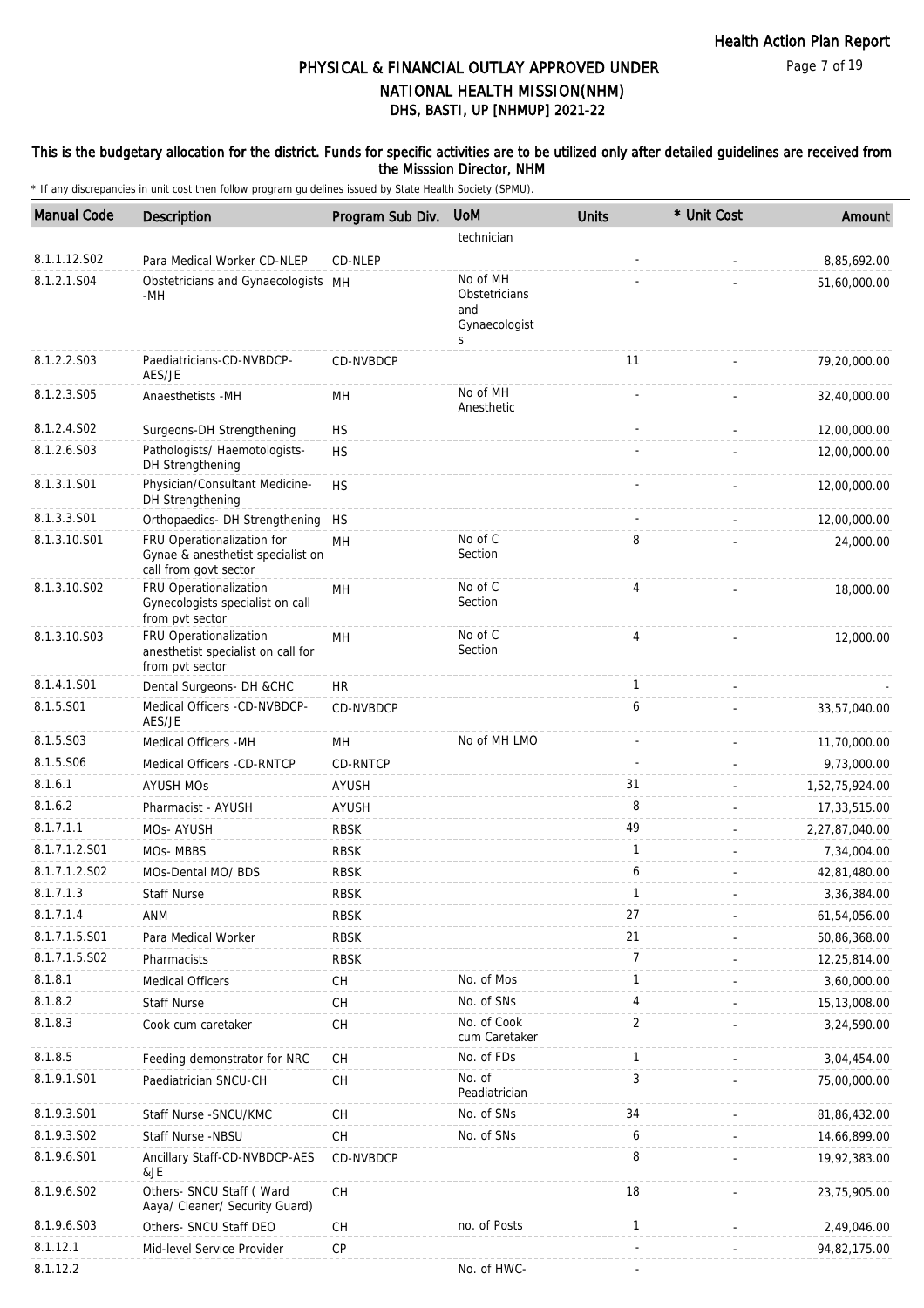### This is the budgetary allocation for the district. Funds for specific activities are to be utilized only after detailed guidelines are received from the Misssion Director, NHM

| <b>Manual Code</b> | Description                                                                     | Program Sub Div.  | <b>UoM</b>                     | <b>Units</b> | * Unit Cost | Amount         |
|--------------------|---------------------------------------------------------------------------------|-------------------|--------------------------------|--------------|-------------|----------------|
|                    | Performance incentive for Mid-<br>level service providers                       | <b>CP</b>         | CHO                            |              | 15,000.00   | 58,27,500.00   |
| 8.1.13.1.S02       | Counsellor -RKSK                                                                | <b>RKSK</b>       |                                | 2            |             | 5,86,362.00    |
| 8.1.13.1.S03       | Counsellor - RMNCHA-FW                                                          | <b>FP</b>         | No of<br>Counsellors/m<br>onth | 2            | 15,073.00   | 4,27,936.00    |
| 8.1.13.1.S04       | Counsellor - RNTCP                                                              | CD-RNTCP          |                                |              |             | 2,62,000.00    |
| 8.1.13.4.S01       | Microbiologists-CD-NVBDCP-<br>AES/JE                                            | CD-NVBDCP         |                                | $\mathbf{1}$ |             | 3,30,000.00    |
| 8.1.13.5           | Audiometrician/ Audiologist-<br>NCD-NPPCD                                       | NCD-NPPCD         |                                |              |             | 5,26,900.00    |
| 8.1.13.10          | TBHV-CD-RNTCP                                                                   | CD-RNTCP          |                                |              |             | 9,59,000.00    |
| 8.1.13.18          | Audiometrics Asstt.NCD-NPPCD                                                    | NCD-NPPCD         |                                |              |             | 2,62,900.00    |
| 8.1.13.19          | Instructor for Hearing Imapired<br>Children-NCD-NPPCD                           | NCD-NPPCD         |                                |              |             | 2,62,900.00    |
| 8.1.13.22.S01      | Audiomatric<br>Assisstant/Audiologist UPHSSP                                    | HS                | No of Staff                    |              |             | 2,82,365.00    |
| 8.1.13.22.S02      | Cook UPHSSP                                                                     | <b>HS</b>         |                                |              |             | 6,59,455.00    |
| 8.1.13.22.S05      | Optometrist UPHSSP                                                              | <b>HS</b>         |                                |              |             | 2,54,129.00    |
| 8.1.13.22.S06      | OT Technician UPHSSP                                                            | <b>HS</b>         |                                |              |             | 7,62,387.00    |
| 8.1.13.22.S07      | Rogi Sahayata Kendra Manager                                                    | QA                |                                | 3            |             | 7,98,400.00    |
| 8.1.13.22.S09      | <b>Staff Nurse UPHSSP</b>                                                       | HS                |                                |              |             | 1,07,09,777.00 |
| 8.1.13.22.S12      | Physiotherapist UPHSSP                                                          | <b>HS</b>         |                                |              |             | 5,81,805.00    |
| 8.1.13.22.S13      | Rogi Sahayata Kendra Operator                                                   | QA                |                                | 3            |             | 6,07,032.00    |
| 8.1.13.22.S14      | Ward Aaya/Boy UPHSSP                                                            | <b>HS</b>         |                                |              |             | 44,51,325.00   |
| 8.1.14.1.S01       | MO (Blood Bank)                                                                 | <b>BLOOD CELL</b> |                                |              |             | 16,76,000.00   |
| 8.1.14.1.S02       | MO (BCTV)                                                                       | <b>BLOOD CELL</b> |                                |              |             | 3,60,000.00    |
| 8.1.14.1.S03       | Pathologist (Blood Bank)                                                        | <b>BLOOD CELL</b> |                                |              |             | 7,20,000.00    |
| 8.1.14.2           | <b>Staff Nurse</b>                                                              | <b>BLOOD CELL</b> |                                |              |             | 2,29,000.00    |
| 8.1.14.4.S01       | Lab Technician (BCTV)                                                           | <b>BLOOD CELL</b> |                                |              |             | 5,55,000.00    |
| 8.1.14.4.S02       | Lab Technician (BB)                                                             | <b>BLOOD CELL</b> |                                |              |             | 4,82,000.00    |
| 8.1.14.5.S01       | Others- Counsellor                                                              | <b>BLOOD CELL</b> |                                |              |             | 3,31,000.00    |
| 8.1.14.5.S02       | Others- Lab Technicians                                                         | <b>BLOOD CELL</b> |                                |              |             | 5,26,000.00    |
| 8.1.14.5.S03       | Others-Lab Attendant                                                            | <b>BLOOD CELL</b> |                                |              |             | 7,85,000.00    |
| 8.1.14.5.S04       | Others-Social Worker/PRO                                                        | <b>BLOOD CELL</b> |                                |              |             | 4,56,000.00    |
| 8.1.14.5.S05       | Others-Lab Attendant - BSU                                                      | <b>BLOOD CELL</b> |                                |              |             | 2,13,000.00    |
| 8.1.14.5.S06       | Others-Lab Attendant - BCTV                                                     | <b>BLOOD CELL</b> |                                |              |             | 2,43,000.00    |
| 8.1.16.2.S01       | Cold Chain Handlers                                                             | <b>RI</b>         |                                |              |             | 4,20,134.00    |
| 8.1.16.2.S02       | Technician / Trfeigerator<br>Machinic                                           | R <sub>l</sub>    |                                |              |             | 3,51,691.00    |
| 8.1.16.6.S01       | Data Entry Operator BB                                                          | <b>BLOOD CELL</b> |                                |              |             | 3,68,000.00    |
| 8.1.16.7.S01       | Driver BCTV                                                                     | <b>BLOOD CELL</b> |                                |              |             | 2,84,000.00    |
| 8.1.16.7.S02       | Sweeper- NCD- Blood bank                                                        | <b>BLOOD CELL</b> |                                |              |             | 2,89,000.00    |
| 8.1.16.7.S03       | Sweeper-NCD-Blood Storage<br>Unit                                               | <b>BLOOD CELL</b> |                                |              |             | 1,44,000.00    |
| 8.1.16.7.S05       | Cleaner -NRC                                                                    | СH                | no. of Posts                   | 1            |             | 1,78,831.00    |
| 8.1.16.7.S07       | Vaccine Store Keeper                                                            | R <sub>l</sub>    |                                |              |             | 4,67,006.00    |
| 8.4.1              | Additional Allowances/<br>Incentives to Medical Officers                        | MН                |                                | 6            |             | 1,44,000.00    |
| 8.4.5              | Performance reward if any                                                       | <b>FP</b>         | No of Distrcts                 | 3            | 50,000.00   | 1,20,000.00    |
| 8.4.7              | Incentive to provider for PPIUCD FP<br>services @Rs 150 per PPIUCD<br>insertion |                   | No of Cases                    | 4499         | 150.00      | 6,74,850.00    |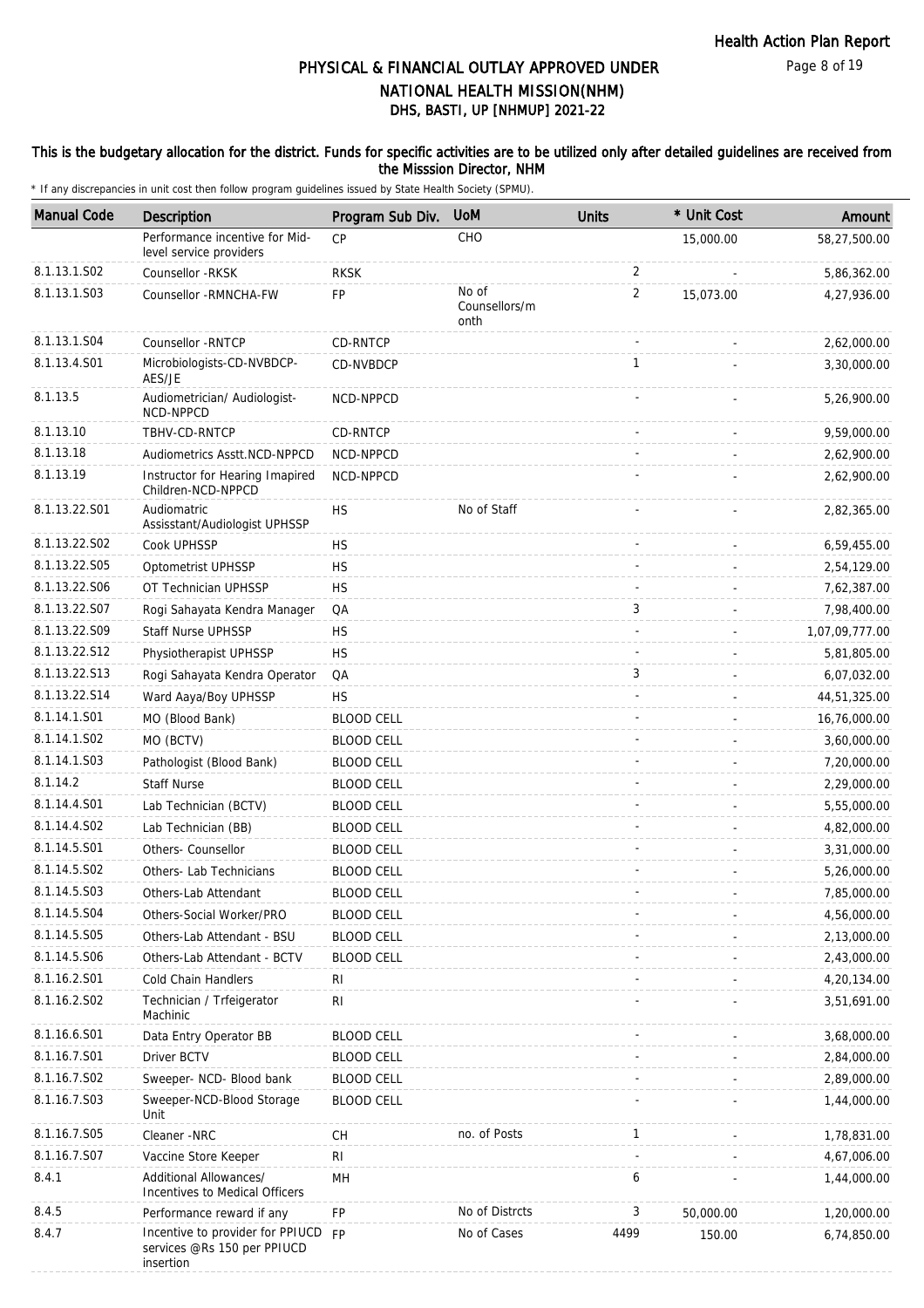### This is the budgetary allocation for the district. Funds for specific activities are to be utilized only after detailed guidelines are received from the Misssion Director, NHM

| <b>Manual Code</b> | <b>Description</b>                                                                                           | Program Sub Div. | <b>UoM</b>                      | <b>Units</b>   | * Unit Cost  | Amount       |
|--------------------|--------------------------------------------------------------------------------------------------------------|------------------|---------------------------------|----------------|--------------|--------------|
| 8.4.8              | Incentive to provider for PAIUCD                                                                             | FP               | No of Cases                     | 14             | 150.00       | 2,100.00     |
|                    | Services @Rs 150 per PAIUCD<br>insertion                                                                     |                  |                                 |                |              |              |
| 8.4.9              | Team based incentives for<br>Health & Wellness Centers<br>(H&WC Sub Center)                                  | CP               | No of HWC                       |                | 11,000.00    | 42,73,500.00 |
| 8.4.10             | Team based incentives for<br>Health & Wellness Centers<br>(H&WC PHC)                                         | CP               | No of HWC                       |                | 11,000.00    | 15,41,500.00 |
| 8.4.12.S01         | HRP identification and follow up<br>for ANM                                                                  | MH               | No of HRP                       | 2200           | 200.00       | 4,40,000.00  |
| 8.4.12.S03         | Performance based Incentives to FP<br>RMNCHA Counselors in Family<br>Planning                                |                  | No of Cases                     | 244            | 50.00        | 12,200.00    |
| 8.4.12.S04         | RI Cold chain handlers incentive                                                                             | RI.              | Lumpsump                        | 20             | 2,400.00     | 5,76,000.00  |
| 9.2.1.1.7          | Training of Staff Nurses/ANMs /<br>LHVs in SBA                                                               | Nursing          |                                 | 1              | 10,86,520.00 | 10,86,520.00 |
| 9.2.1.2.4          | Orienation activities on vitamin A CH<br>supplemenation and Anemia<br>Mukta Bharat Programme                 |                  | No of Batch                     | 27             |              | 97,686.00    |
| 9.2.1.2.5          | Child Death Review Trainings                                                                                 | СH               | No of Batch                     | 5              | 28,000.00    | 1,40,000.00  |
| 9.2.1.2.20         | Orientation on National<br>Deworming Day                                                                     | <b>RKSK</b>      | per participant                 | 82             | 100.00       | 1,63,400.00  |
| 9.2.1.3.2.S01      | <b>Qtr.Review/orientation meeting</b><br>at Block Level for ANM                                              | <b>FP</b>        | No of<br>Orientation<br>meeting | 56             | 1,000.00     | 56,000.00    |
| 9.2.1.3.17         | Training of Medical officers<br>(PPIUCD insertion training)                                                  | <b>FP</b>        | No of Batch                     | $\mathbf{1}$   | 1,41,625.00  | 1,41,625.00  |
| 9.2.1.3.19         | Training of Nurses (Staff<br>Nurse/LHV/ANM) (PPIUCD<br>insertion training)                                   |                  | No of batches                   | 5              | 85,550.00    | 4,28,625.00  |
| 9.2.1.3.23         | Training of Medical officers<br>(Injectible Contraceptive<br>Trainings)                                      | <b>FP</b>        | No of Batch                     | $\mathbf{1}$   | 41,800.00    | 41,800.00    |
| 9.2.1.3.24         | Training of AYUSH doctors<br>(Injectible Contraceptive<br>Trainings)                                         | <b>FP</b>        | No of Batch                     | $\mathbf{1}$   | 22,800.00    | 22,800.00    |
| 9.2.1.3.25         | Training of Nurses (Staff<br>Nurse/LHV/ANM) (Injectible<br>Contraceptive Trainings)                          | <b>FP</b>        | No of Batch                     | $\overline{2}$ | 35,800.00    | 71,600.00    |
| 9.2.1.3.27.S01     | FP-LMIS training-Urban Staffs<br>and others                                                                  | FP               |                                 | $\mathbf{1}$   | 46,900.00    | 46,900.00    |
| 9.2.1.3.27.S02     | FP-LMIS training- ASHA Sangni<br>Refresher                                                                   | <b>FP</b>        |                                 | 3              | 4,900.00     | 14,700.00    |
| 9.2.1.4.13.C       | Any other (please specify) Kishor<br>Swasyhya Manch                                                          | <b>RKSK</b>      | No of Events                    | 30             | 5,000.00     | 1,50,000.00  |
| 9.2.1.7.1.S01      | Training under Immunisation-<br><b>CCH</b>                                                                   | R <sub>l</sub>   | Lumpsump                        |                |              | 64,200.00    |
| 9.2.1.7.1.S02      | Training under Immunisation-<br>Data Handler                                                                 | <b>RI</b>        | Lumpsump                        |                |              | 8,000.00     |
| 9.2.1.7.1.S03      | Training under Immunisation-<br><b>Health Worker</b>                                                         | R <sub>l</sub>   | Lumpsump                        |                |              | 5,08,200.00  |
| 9.2.2.6.1          | Quality Assurance Training<br>(including training for internal<br>assessors at State and District<br>levels) | QA               | No of Batch                     | 1              |              | 1,00,000.00  |
| 9.2.2.6.3          | Kayakalp Trainings                                                                                           | QA               | <b>Districts</b>                | $\mathbf{1}$   | 33,000.00    | 33,000.00    |
| 9.2.2.7.2          | Training cum review meeting for MIS<br>HMIS & MCTS at District level                                         |                  | No of<br>Participants           |                |              | 65,340.00    |
| 9.2.2.7.3          | Training cum review meeting for MIS<br>HMIS & MCTS at Block level                                            |                  | No of<br>Participants           |                |              | 2,02,800.00  |
| 9.2.2.7.4          | Training cum review meeting for MIS                                                                          |                  | No of                           |                |              | 15,000.00    |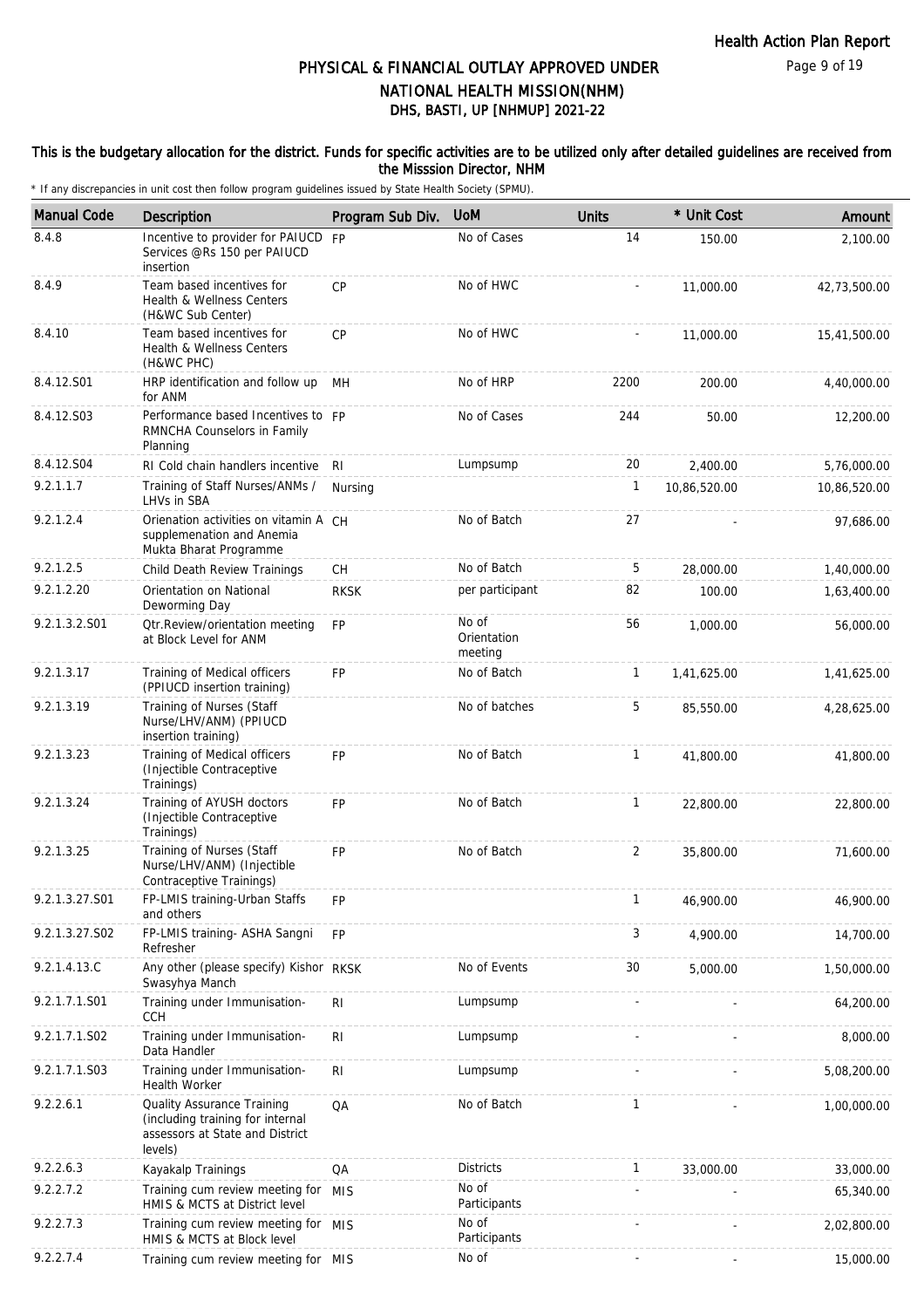#### This is the budgetary allocation for the district. Funds for specific activities are to be utilized only after detailed guidelines are received from the Misssion Director, NHM

| <b>Manual Code</b> | Description                                                                                                                           | Program Sub Div. | <b>UoM</b>         | <b>Units</b> | * Unit Cost | Amount       |
|--------------------|---------------------------------------------------------------------------------------------------------------------------------------|------------------|--------------------|--------------|-------------|--------------|
|                    | HMIS & MCTS at Division Level                                                                                                         |                  | Participants       |              |             |              |
| 9.2.2.8.1          | Training on CPCH for CHOs                                                                                                             | Nursing          | Lumpsump           | 2            |             | 85,11,000.00 |
| 9.2.2.8.2          | Multi-skilling of ASHA, MPW ay<br>HWCs (SHC & PHC)                                                                                    | <b>CP</b>        | Lumpsump           |              |             | 14,20,000.00 |
| 9.2.2.8.5.S01      | Training of MPW and Asha                                                                                                              | CP               |                    |              |             | 2,80,000.00  |
| 9.2.2.8.5.S02      | Training of MO and SN                                                                                                                 | CP               |                    |              |             | 4,90,000.00  |
| 9.2.2.8.5.S03      | Cost of Yoga Sessions                                                                                                                 | CP               |                    |              |             | 4,65,000.00  |
| 9.2.3.1.1          | Medical Officers (1 day)                                                                                                              | CD-IDSP          |                    |              |             | 70,840.00    |
| 9.2.3.1.5          | Data Managers (2days)                                                                                                                 | CD-IDSP          |                    |              |             | 18,400.00    |
| 9.2.3.1.7          | ASHA & MPWs, AWW &<br>Community volunteers (1 day)                                                                                    | CD-IDSP          |                    |              |             | 20,400.00    |
| 9.2.3.2.1          | Training / Capacity Building<br>(Malaria)                                                                                             | CD-NVBDCP        |                    |              |             | 58,800.00    |
| 9.5.3.2.6          | Training/sensitization of district<br>level officers on ELF and drug<br>distributors including peripheral<br>health workers (AES/ JE) | <b>CD-NVBDCP</b> |                    |              |             | 2,95,900.00  |
| 9.2.3.4.1          | Trainings under RNTCP                                                                                                                 | CD-RNTCP         |                    |              |             | 3,10,000.00  |
| 9.2.3.4.2          | CME (Medical Colleges)                                                                                                                | CD-RNTCP         |                    |              |             | 50,000.00    |
| 9.2.3.5.5          | 1 day training of DEO of the<br>Treatment sites (MTC/TCs)                                                                             | CD-NVHCP         |                    |              |             | 3,000.00     |
| 9.2.4.2.1          | Training of PHC Medical Officers,<br>Nurses, Paramedical Workers &<br>Other Health Staff working<br>under NMHP                        | NCD-NMHP         | No of Distrcts     | $\mathbf{1}$ |             | 50,000.00    |
| 9.2.4.3.1          | Training of doctors and staff at<br>DH Level under NPHCE                                                                              | <b>NCD-NPHCE</b> |                    | $\mathbf{1}$ |             | 40,000.00    |
| 9.2.4.4.1          | Trainings for District Tobacco<br>Control Centre                                                                                      | NCD-NTCP         |                    | $\mathbf{1}$ |             | 1,00,000.00  |
| 9.2.4.5.2          | District NCD Cell                                                                                                                     | NCD-NPCDCS       |                    | $\mathbf{1}$ |             | 2,00,000.00  |
| 9.2.4.9            | Trainings of Medical Officers,<br>Health Workers and Programme<br>officers under NPCCHH                                               | NCD-NPCCHH       |                    | 1            |             | 70,000.00    |
| 9.5.29.13.S04.02   | Scaling up Nurse Mentoring<br>Program Honorarium                                                                                      | Nursing          |                    | 1            |             | 8,40,000.00  |
| 9.5.29.13.S04.03   | Scaling up Nurse Mentoring<br>Program Yearly TA DA                                                                                    | Nursing          |                    | $\mathbf{1}$ |             | 42,000.00    |
| 9.5.29.13.S04.04   | Scaling up Nurse Mentoring<br>Program Register                                                                                        | Nursing          |                    | 1            |             | 3,500.00     |
| 9.5.29.13.S04.07   | Scaling up Nurse Mentoring<br>Program Divisional Dakshta<br>Training                                                                  | Nursing          |                    | $\mathbf{1}$ |             | 1,60,000.00  |
| 9.2.3.6.1          | Trainings of Medical Officers and CD-NRCP<br><b>Health Workers under NRCP</b>                                                         |                  |                    |              |             | 72,450.00    |
| 10.1.1.S01         | Community Base Maternal death MH<br>Review                                                                                            |                  | No of CBMDR        | 147          |             | 88,200.00    |
| 10.1.1.S02         | Incentive for Ist Responder<br>Maternal Death                                                                                         | MH               | No of<br>Responder | 44           |             | 44,000.00    |
| 10.1.2             | Child Death Review                                                                                                                    | <b>CH</b>        | No of Distrcts     | $\mathbf{1}$ |             | 10,28,850.00 |
| 10.2.4             | Microfilaria Survey - Lymphatic<br>Filariasis                                                                                         | CD-NVBDCP        |                    |              |             | 50,000.00    |
| 10.2.5             | Monitoring & Evaluation (Post<br>MDA assessment by medical<br>colleges (Govt. & private)/ICMR<br>institutions)                        | CD-NVBDCP        |                    |              |             | 15,000.00    |
| 10.3.1.2           | Sentinel surveillance Hospital<br>recurrent                                                                                           | CD-NVBDCP        |                    |              |             | 1,00,000.00  |
| 11.1.2.4.S01       | Celebration of New Born Care<br>Week                                                                                                  | <b>IEC</b>       | No of Distrcts     |              | 25,000.00   | 25,000.00    |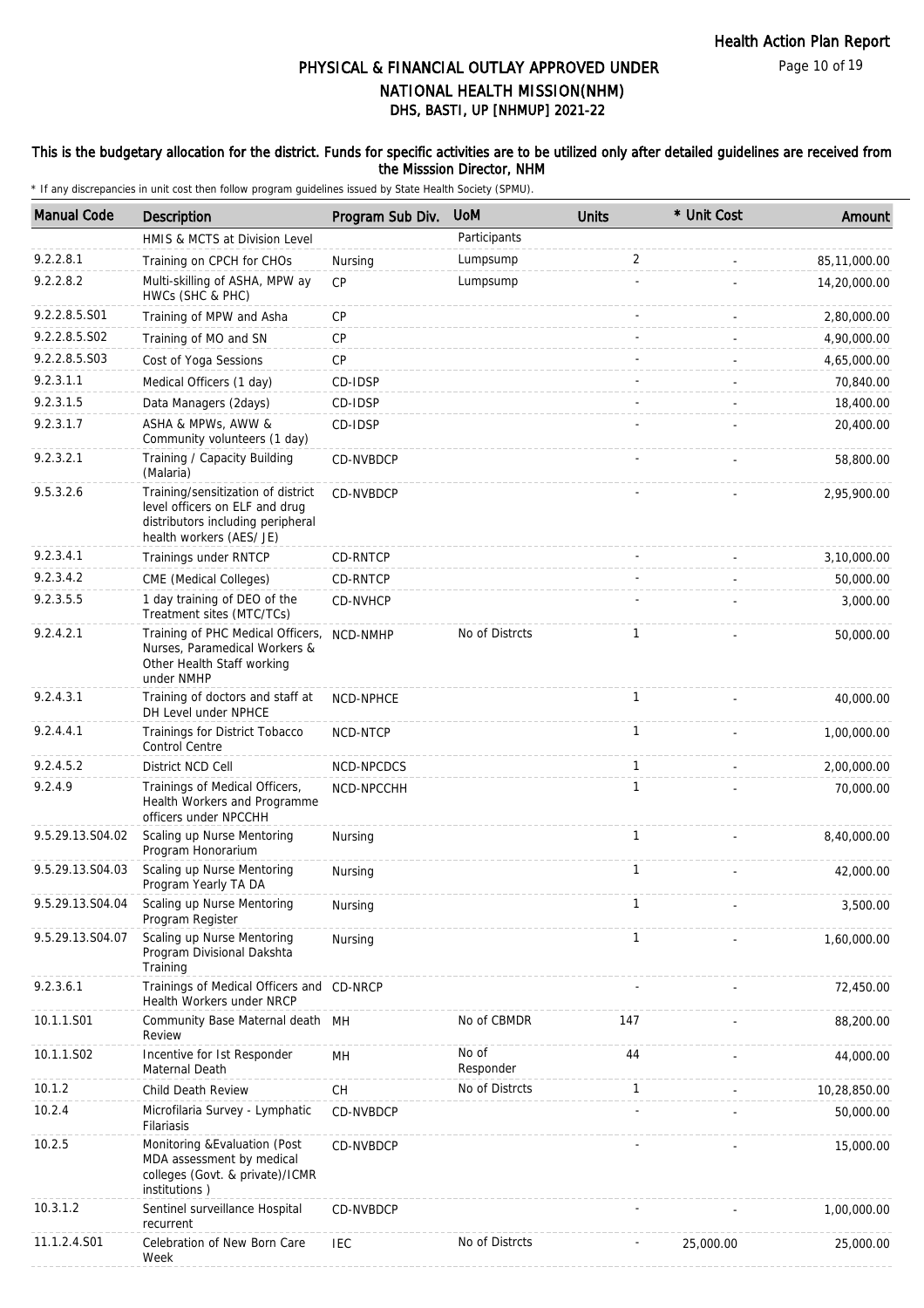#### This is the budgetary allocation for the district. Funds for specific activities are to be utilized only after detailed guidelines are received from the Misssion Director, NHM

| <b>Manual Code</b> | <b>Description</b>                                                                                                                                          | Program Sub Div.  | <b>UoM</b>       | <b>Units</b> | * Unit Cost | Amount       |
|--------------------|-------------------------------------------------------------------------------------------------------------------------------------------------------------|-------------------|------------------|--------------|-------------|--------------|
| 11.1.2.4.S02       | Celebration of Breastfeeding<br>Week                                                                                                                        | <b>IEC</b>        |                  |              | 40,000.00   | 40,000.00    |
| 11.2.1.1           | Media Mix of Mid Media/ Mass<br>Media                                                                                                                       | <b>IEC</b>        |                  | 15           |             | 80,000.00    |
| 11.1.3.1           | Media Mix of Mid Media/ Mass<br>Media                                                                                                                       | <b>IEC</b>        |                  |              |             | 42,000.00    |
| 11.1.3.3           | IEC & promotional activities for<br>World Population Day<br>celebration                                                                                     | FP                | No of Events     | 15           |             | 2,06,000.00  |
| 11.1.3.4           | IEC & promotional activities for<br>Vasectomy Fortnight celebration                                                                                         | <b>FP</b>         | No of Events     | 15           |             | 1,46,000.00  |
| 11.1.3.6           | Any Other IEC/BCC activities FP                                                                                                                             | IEC               |                  |              |             | 22,185.00    |
| 11.1.5.2           | Any other IEC/BCC activities<br>(Wall Painting, Banner & Poster)                                                                                            | R <sub>l</sub>    | Lumpsump         |              |             | 2,62,890.00  |
| 11.1.6.1.S01       | Creating awareness on declining FP<br>sex ratio issue (PNDT)- Block<br>Level                                                                                |                   | No of Events     | 14           | 10,000.00   | 1,40,000.00  |
| 11.1.6.1.S02       | Creating awareness on declining<br>sex ratio issue (PNDT)- District<br>Level                                                                                | <b>FP</b>         | No of Events     | $\mathbf{1}$ | 25,000.00   | 25,000.00    |
| 11.1.6.1.S03       | Creating awareness on declining FP<br>sex ratio issue (PNDT)-Division<br>Level                                                                              |                   | No of Events     | $\mathbf{1}$ | 50,000.00   | 50,000.00    |
| 11.1.7.1           | Health Education & Publicity for<br><b>NIDDCP</b>                                                                                                           | NCD-NIDDCP        | <b>Districts</b> |              |             | 13,000.00    |
| 11.10.1.S04        | <b>VBD Promotional Activities</b>                                                                                                                           | <b>BLOOD CELL</b> |                  |              |             | 30,000.00    |
| 11.2.4             | IEC activities for Health &<br>Wellness centre (H&WC)                                                                                                       | <b>CP</b>         |                  |              |             | 49,50,000.00 |
| 11.3.4             | IEC/BCC under NRCP: Rabies<br>Awareness and DO'S and Don'ts<br>in the event of Animal Bites                                                                 | CD-NRCP           |                  |              |             | 4,40,028.00  |
| 11.3.6             | <b>IEC/BCC under NVHCP</b>                                                                                                                                  | CD-NVHCP          |                  |              |             | 20,000.00    |
| 11.4.6             | <b>IEC/BCC under NOHP</b>                                                                                                                                   | NCD-NPCDCS        |                  | 1            |             | 5,00,000.00  |
| 11.4.7             | <b>IEC on Climate Sensitive</b><br>Diseases at Block, District and<br>State level - Air pollution, Heat<br>and other relevant Climate<br>Sensitive diseases | NCD-NPCCHH        |                  | 1            |             | 1,00,000.00  |
| 11.2.7.4           | Places covered with hoardings/<br>bill boards/ signage etc.                                                                                                 | <b>IEC</b>        |                  |              | 4,500.00    | 7,56,000.00  |
| 11.2.7.5           | Usage of Folk media such as<br>Nukkad Natak/ mobile audio<br>visual services/ local radio etc.                                                              | <b>IEC</b>        |                  |              |             | 2,52,000.00  |
| 11.2.7.7           | State-level IEC Campaigns/Other IEC<br><b>IEC Campaigns</b>                                                                                                 |                   |                  |              |             | 3,00,000.00  |
| 11.3.1.1           | <b>IEC/BCC</b> for Malaria                                                                                                                                  | CD-NVBDCP         |                  |              |             | 35,000.00    |
| 11.3.1.2           | IEC/BCC for Social mobilization<br>(Dengue and Chikungunya)                                                                                                 | CD-NVBDCP         |                  |              |             | 20,000.00    |
| 11.3.1.3           | IEC/BCC specific to J.E. in<br>endemic areas                                                                                                                | CD-NVBDCP         |                  |              |             | 50,000.00    |
| 11.3.1.4           | Specific IEC/BCC for Lymphatic<br>Filariasis                                                                                                                | CD-NVBDCP         |                  |              |             | 4,32,506.00  |
| 11.3.2.1           | IEC/BCC: Mass media, Outdoor<br>media, Rural media, Advocacy<br>media for NLEP                                                                              | CD-NLEP           |                  |              |             | 98,000.00    |
| 11.3.3.1           | ACSM (State & district)                                                                                                                                     | CD-RNTCP          |                  |              |             | 1,50,000.00  |
| 11.3.3.2           | TB Harega Desh Jeetega<br>Compaign                                                                                                                          | CD-RNTCP          |                  |              |             | 45,000.00    |
| 11.4.2.1           | Translation of IEC material and<br>distribution                                                                                                             | NCD-NMHP          | No of Distrcts   | 1            |             | 4,00,000.00  |
| 11.4.3.2           | Celebration of days-ie                                                                                                                                      | NCD-NPHCE         |                  | 1            |             | 2,00,000.00  |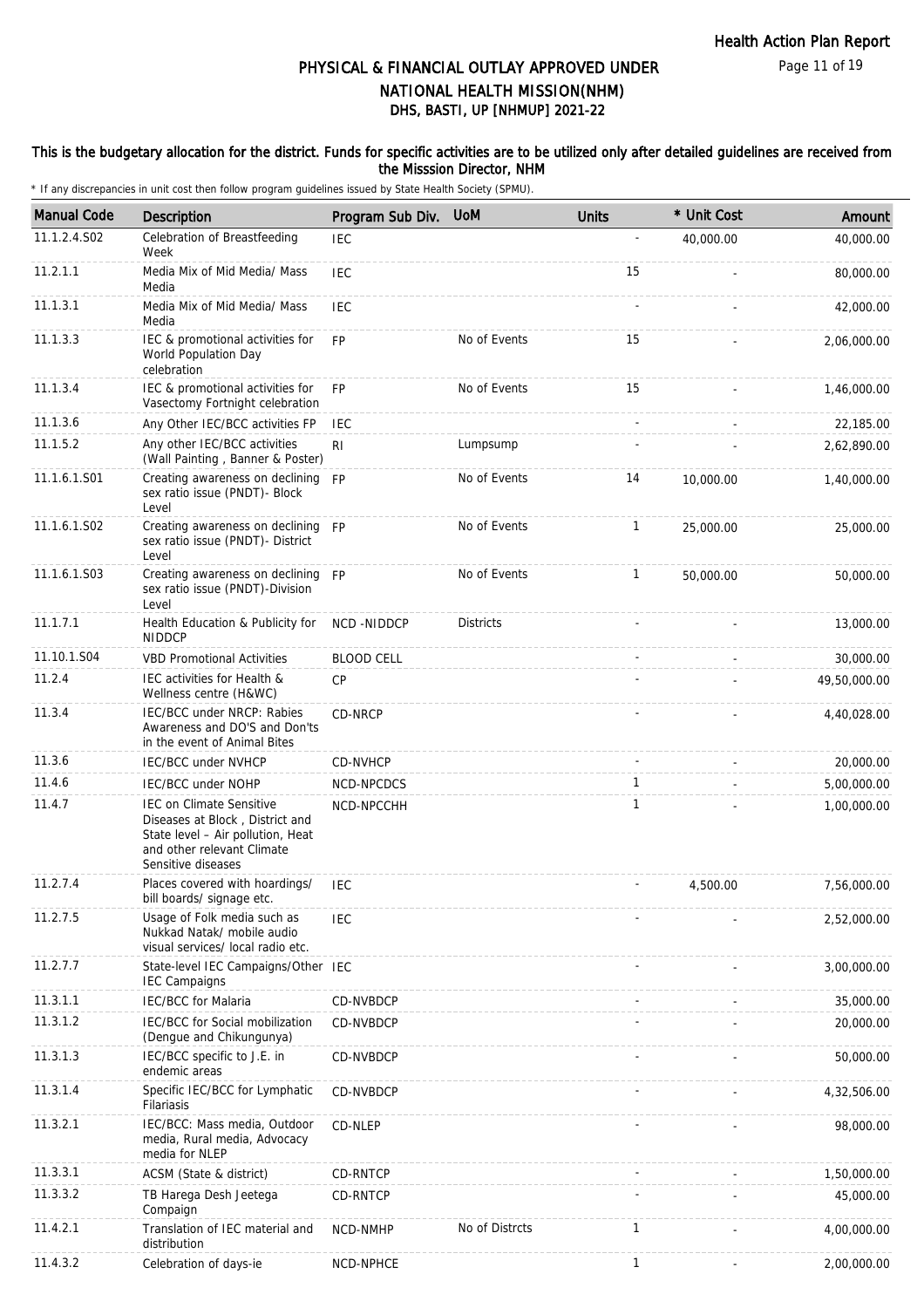Page 12 of 19

# DHS, BASTI, UP [NHMUP] 2021-22 PHYSICAL & FINANCIAL OUTLAY APPROVED UNDER NATIONAL HEALTH MISSION(NHM)

### This is the budgetary allocation for the district. Funds for specific activities are to be utilized only after detailed guidelines are received from the Misssion Director, NHM

| <b>Manual Code</b> | <b>Description</b>                                                                                                                                         | Program Sub Div.  | <b>UoM</b>                    | <b>Units</b> | * Unit Cost | Amount       |
|--------------------|------------------------------------------------------------------------------------------------------------------------------------------------------------|-------------------|-------------------------------|--------------|-------------|--------------|
|                    | International Day for older<br>persons                                                                                                                     |                   |                               |              |             |              |
| 11.4.4.1           | <b>IEC/SBCC for NTCP</b>                                                                                                                                   | NCD-NTCP          |                               | $\mathbf{1}$ |             | 7,00,000.00  |
| 11.4.5.2           | IEC/BCC for District NCD Cell                                                                                                                              | NCD-NPCDCS        | No of Distrcts                | $\mathbf{1}$ |             | 3,00,000.00  |
| 11.4.9.1.1         | <b>IEC for NPPCD</b>                                                                                                                                       | NCD-NPPCD         | Lumpsump                      |              |             | 1,00,000.00  |
| 11.2.7.2           | <b>Targeting Naturally Occurring</b><br>Gathering of People/ Health Mela                                                                                   | <b>IEC</b>        |                               |              |             | 5,91,000.00  |
| 12.1.1.1           | Printing of MDR formats                                                                                                                                    | MН                | No of format                  | 170          |             | 5,100.00     |
| 12.1.1.2           | Printing of MCP cards, safe<br>motherhood booklets etc.                                                                                                    | MH                | No of MCP<br>card             | 88200        |             | 14,99,400.00 |
| 12.1.1.3           | Printing of labor room registers<br>and casesheets/ LaQshya related<br>printing                                                                            | <b>MH</b>         | No of Case<br>sheet           | 40800        |             | 4,08,000.00  |
| 12.1.1.4           | Printing cost for MAA<br>programme                                                                                                                         | <b>CH</b>         | No of Distrcts                | $\mathbf{1}$ |             | 27,576.00    |
| 12.1.1.5           | Any other (Printing of CAC<br>Format)                                                                                                                      | FP                | No of format                  | 250          |             | 37,500.00    |
| 12.1.2.4           | Printing of Child Death Review<br>formats                                                                                                                  | <b>CH</b>         | No of format                  | 92805        |             | 46,403.00    |
| 12.1.2.5           | Printing of compliance cards and CH<br>reporting formats for National<br>Iron Plus Initiative-for 6-59<br>months age group and for 5-10<br>years age group |                   | No of Register<br>/ Formats   | $\mathbf{1}$ |             | 29,874.00    |
| 12.1.2.6           | Printing of IEC materials and<br>reporting formats etc. for<br>National Deworming Day                                                                      | <b>RKSK</b>       |                               | 12796        |             | 3,52,705.00  |
| 12.1.2.7           | Printing of IEC Materials and<br>monitoring formats for IDCF                                                                                               | CH                | No of Distrcts                | $\mathbf{1}$ |             | 1,18,000.00  |
| 12.1.2.10          | Printing (SNCU data<br>management)                                                                                                                         | <b>CH</b>         | No of Units                   | 1            |             | 1,00,000.00  |
| 12.1.2.11          | Printing of HBNC referral cards<br>and other formats                                                                                                       | <b>CH</b>         | No of format                  | 657611       |             | 3,28,806.00  |
| 12.1.3.3           | Printing of FP Manuals,<br>Guidelines, etc.                                                                                                                | FP                | Lumpsump                      | 1            |             | 1,74,470.00  |
| 12.1.6.1           | Printing and dissemination of<br>Immunization cards, tally sheets,<br>monitoring forms etc.                                                                | R <sub>l</sub>    | No of<br><b>Benificieries</b> | 87919        |             | 8,79,190.00  |
| 12.3.4             | Printing for formats/registers<br>under NVHCP                                                                                                              | CD-NVHCP          |                               |              |             | 5,500.00     |
| 12.3.5.1           | Printing of form P,L, S under<br>IDSP progrm                                                                                                               | CD-IDSP           |                               |              |             | 68,120.00    |
| 12.3.6             | Printing fo formats for<br>monitoring and surrveilence<br><b>NRCP</b>                                                                                      | CD-NRCP           |                               |              |             | 50,011.00    |
| 12.2.8.S02         | Printing of Sub Centre and<br><b>VHSNC Register</b>                                                                                                        | CP                |                               |              |             | 2,70,150.00  |
| 12.2.2.1           | Printing of ASHA diary                                                                                                                                     | CP                | No of ASHA &<br>AF            |              |             | 4,31,375.00  |
| 12.2.2.2           | Printing of ASHA Modules and<br>formats                                                                                                                    | CP                | Lumpsump                      |              |             | 99,735.00    |
| 12.2.2.3           | Printing of CBAC format                                                                                                                                    | CP                |                               |              |             | 21,37,150.00 |
| 12.2.3.1           | Printing of cards for screening of<br>children for hemoglobinopathies                                                                                      | <b>BLOOD CELL</b> | Lumpsump                      |              |             | 50,000.00    |
| 12.2.4.1           | Printing of HMIS Formats                                                                                                                                   | <b>MIS</b>        | Lumpsump                      |              |             | 57,096.00    |
| 12.2.4.3           | Printing of MCTS follow-up<br>formats/ services due list/ work<br>plan                                                                                     | <b>MIS</b>        | No of ASHA                    | 2323         |             | 83,624.00    |
| 12.2.5.1           | Printing Activites for Ayushman<br>Bharat H&WC                                                                                                             | CP                | No.of Register                |              |             | 21,300.00    |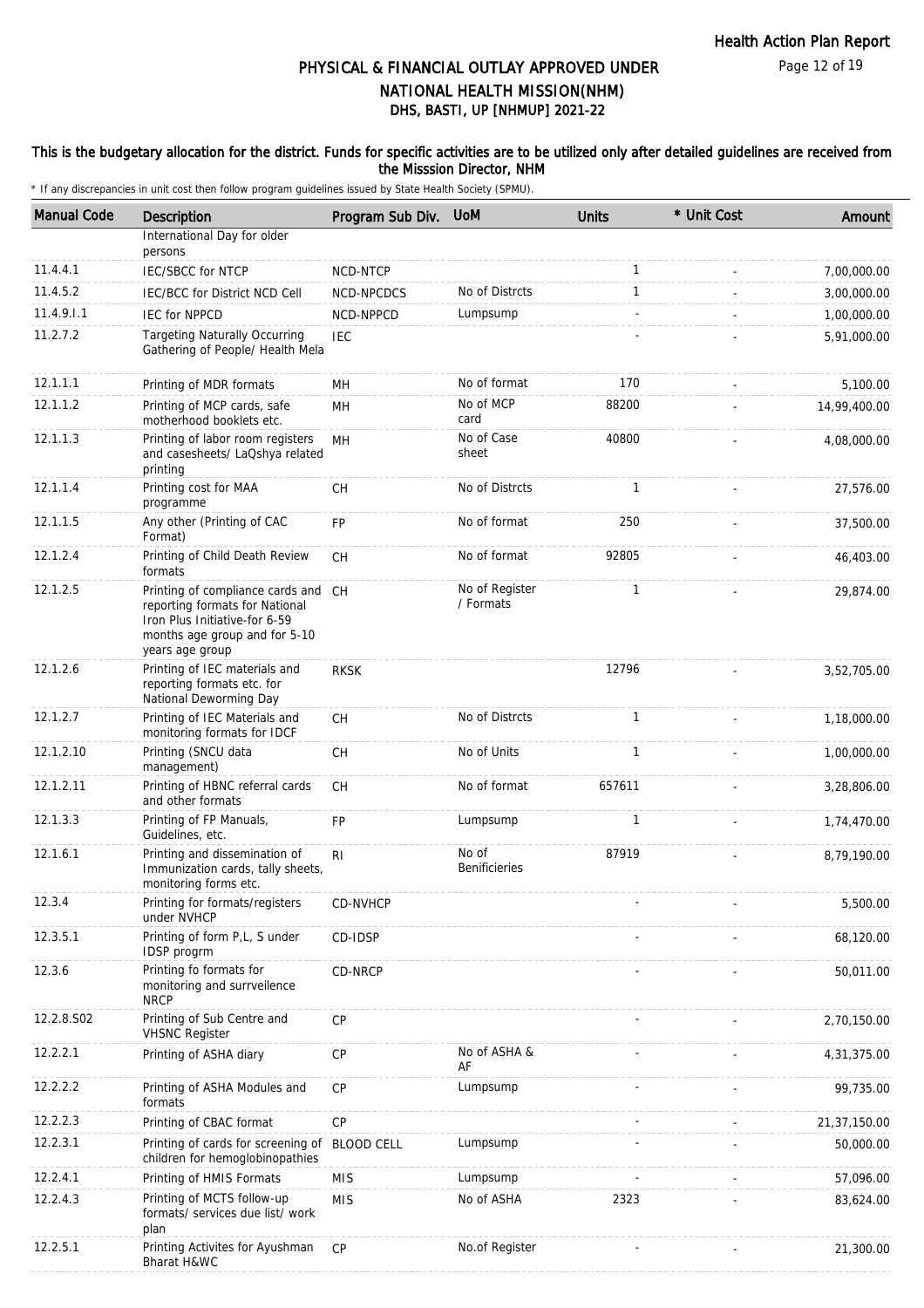Page 13 of 19

## DHS, BASTI, UP [NHMUP] 2021-22 PHYSICAL & FINANCIAL OUTLAY APPROVED UNDER NATIONAL HEALTH MISSION(NHM)

### This is the budgetary allocation for the district. Funds for specific activities are to be utilized only after detailed guidelines are received from the Misssion Director, NHM

| <b>Manual Code</b> | Description                                                                                     | Program Sub Div. | <b>UoM</b>          | <b>Units</b>   | * Unit Cost | Amount         |
|--------------------|-------------------------------------------------------------------------------------------------|------------------|---------------------|----------------|-------------|----------------|
| 12.3.1.1           | Printing of forms/registers for<br>Lymphatic Filariasis                                         | CD-NVBDCP        |                     |                |             | 1,57,140.00    |
| 12.3.1.3           | Printing of recording and<br>reporting forms/registers for<br>Malaria                           | CD-NVBDCP        |                     |                |             | 25,000.00      |
| 12.3.2.1           | Printing works                                                                                  | CD-NLEP          |                     |                |             | 25,000.00      |
| 12.3.3.1           | Printing (ACSM)                                                                                 | CD-RNTCP         |                     |                |             | 3,40,000.00    |
| 12.3.3.2           | Printing                                                                                        | CD-RNTCP         |                     |                |             | 2,70,000.00    |
| 12.4.4.1           | Printing of Challan Books under<br><b>NTCP</b>                                                  | NCD-NTCP         |                     | 1              |             | 21,000.00      |
| 12.4.5.1           | Patient referral cards at PHC<br>Level                                                          | NCD-NPCDCS       | No of PHC           | 1              |             | 1,20,000.00    |
| 12.4.5.2           | Patient referral cards at Sub-<br>centre level                                                  | NCD-NPCDCS       |                     |                |             | 3,33,750.00    |
| 13.1.1.6           | Any Other                                                                                       | QA               |                     | 1              |             | 3,00,000.00    |
| 13.2.1             | Assessments                                                                                     | QA               | No of Units         | ä,             | 8,000.00    | 24,000.00      |
| 13.2.2             | Kayakalp Awards                                                                                 | QA               |                     | 10             |             | 9,00,000.00    |
| 14.1.1.3.S03       | District Logistic Manager                                                                       | FP               |                     | 1              |             | 4,63,050.00    |
| 14.2.3.S01         | Implementation of FP-LMIS<br>Division- Transportation Cost                                      | FP               | Yearly              | $\mathbf{1}$   | 1,61,555.00 | 1,61,555.00    |
| 14.2.3.S02         | Implementation of FP-LMIS<br>District-Transportation Cost                                       | FP               | Yearly              | 1              | 74,973.00   | 74,973.00      |
| 14.2.4.1           | Alternative vaccine delivery in<br>hard to reach areas                                          | RI               | No of Session       | 144            | 200.00      | 28,800.00      |
| 14.2.5             | Alternative Vaccine Delivery in<br>other areas                                                  | R <sub>1</sub>   | No of Session       | 39276          | 90.00       | 35,34,840.00   |
| 14.2.6             | POL for vaccine delivery from<br>State to district and from district<br>to PHC/CHCs             | R <sub>l</sub>   | Districts           | $\mathbf{1}$   | 2,00,000.00 | 2,00,000.00    |
| 14.2.7             | Cold chain maintenance                                                                          | RI               | No of Points        |                |             | 41,000.00      |
| 14.2.11            | Vehicle Hiring (NTEP)                                                                           | CD-RNTCP         |                     |                |             | 1,12,000.00    |
| 14.2.13            | Sample transportation cost<br>under NVHCP                                                       | CD-NVHCP         |                     |                |             | 12,000.00      |
| 14.2.14.S01        | Other Oprational Cost for State,<br>Regional and District Drug Ware<br>Houses                   | R <sub>l</sub>   |                     |                |             | 14,37,148.00   |
| 15.4.2             | Reimbursement for cataract<br>operation for NGO and Private<br>Practitioners                    | NCD-NPCB         | No of Cases         |                |             | 30, 36, 480.00 |
| 15.4.3.1           | Diabetic Retinopathy                                                                            | NCD-NPCB         | No of Cases         |                |             | 96,000.00      |
| 15.4.3.2           | childhood Blindness                                                                             | NCD-NPCB         | No of Cases         |                |             | 96,000.00      |
| 15.4.3.3           | Glaucoma                                                                                        | NCD-NPCB         | No of Cases         |                |             | 40,000.00      |
| 15.4.3.4           | Keratoplastiy                                                                                   | NCD-NPCB         | No of Cases         |                |             | 1,12,500.00    |
| 15.4.3.5           | Vitreoretinal Surgery                                                                           | NCD-NPCB         | No of Cases         |                |             | 1,50,000.00    |
| 15.3.3.3           | Private Provider Incentive                                                                      | CD-RNTCP         |                     |                |             | 9,02,400.00    |
| 15.3.1.2           | Inter-sectoral convergence                                                                      | CD-NVBDCP        |                     |                |             | 7,000.00       |
| 16.1.1.1.1         | State                                                                                           | PM               |                     | 39             |             | 11,700.00      |
| 16.1.1.4           | Prepare detailed operational plan RBSK<br>for RBSK across districts<br>(including cost of plan) |                  | No of Block         | 14             | 500.00      | 7,000.00       |
| 16.1.1.6           | To develop micro plan at sub-<br>centre level                                                   | <b>RI</b>        | No of Sub<br>Centre | 273            | 100.00      | 27,300.00      |
| 16.1.1.7           | For consolidation of micro plans<br>at block level                                              | R <sub>1</sub>   | No of Block         | 17             | 1,000.00    | 17,000.00      |
| 16.1.2.1.6         | Review meetings/ workshops<br>under RKSK                                                        | <b>RKSK</b>      |                     | $\overline{2}$ |             | 16,000.00      |
| 16.1.2.1.7         | RBSK Convergence/Monitoring                                                                     | <b>RBSK</b>      | No of               | 3              | 500.00      | 21,000.00      |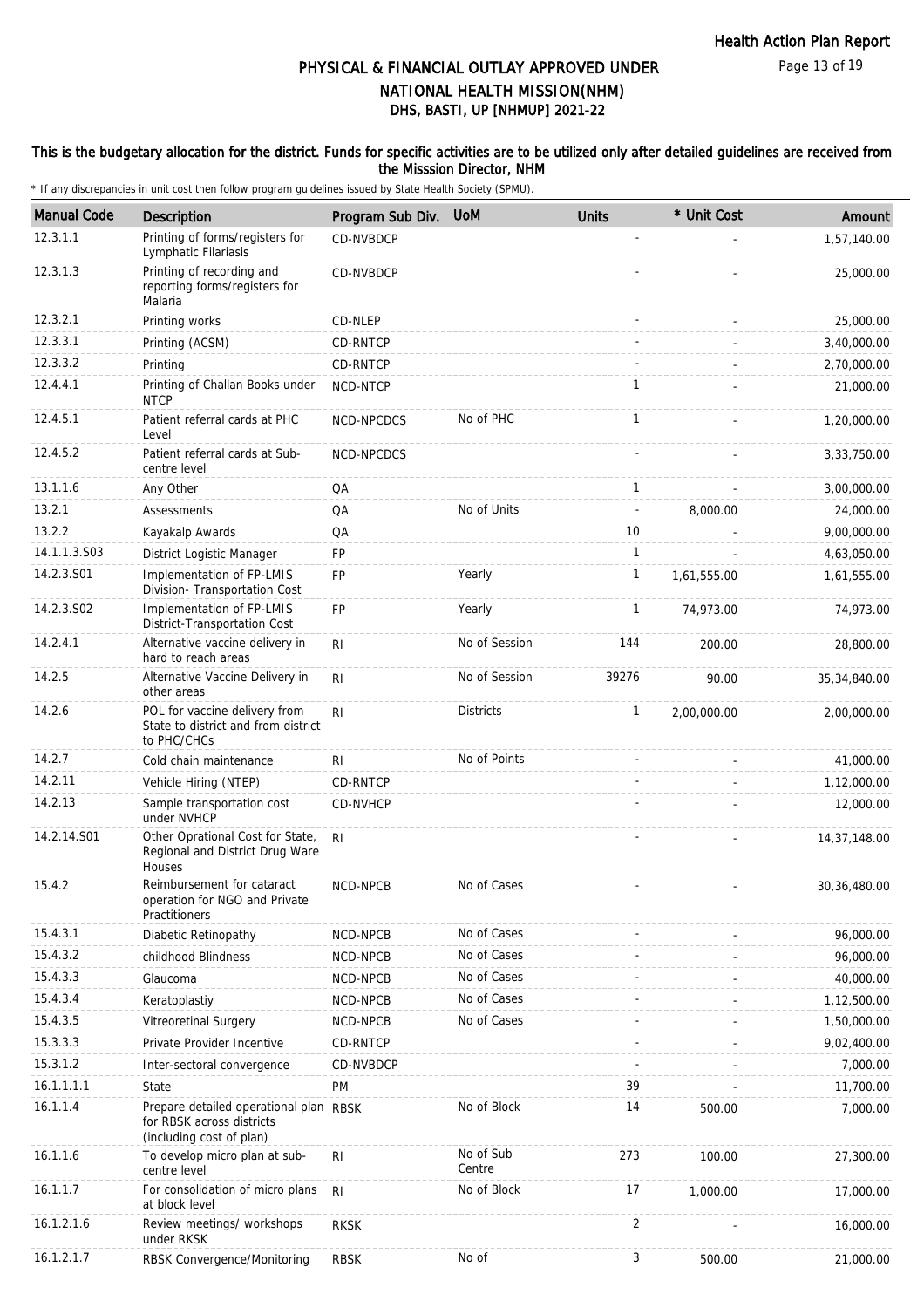### This is the budgetary allocation for the district. Funds for specific activities are to be utilized only after detailed guidelines are received from the Misssion Director, NHM

| <b>Manual Code</b> | Description                                                                                                                         | Program Sub Div. | <b>UoM</b>                                              | <b>Units</b> | * Unit Cost | Amount       |
|--------------------|-------------------------------------------------------------------------------------------------------------------------------------|------------------|---------------------------------------------------------|--------------|-------------|--------------|
|                    | meetings                                                                                                                            |                  | Meetings                                                |              |             |              |
| 16.1.2.1.14        | Quarterly review meetings<br>exclusive for RI at district level<br>with Block MOs, CDPO, and<br>other stake holders                 | RI               | No. of<br>Participants                                  | 300          |             | 30,000.00    |
| 16.1.2.1.15        | Quarterly review meetings<br>exclusive for RI at block level                                                                        | R <sub>1</sub>   | Lumpsump                                                |              |             | 58,000.00    |
| 16.1.2.1.16        | <b>IDSP Meetings</b>                                                                                                                | CD-IDSP          |                                                         |              |             | 16,000.00    |
| 16.1.2.1.17        | State Task Force, State<br><b>Technical Advisory Committee</b><br>meeting, District coordination<br>meeting (Lymphatic Filariasis)  | CD-NVBDCP        |                                                         |              |             | 60,000.00    |
| 16.1.2.1.21        | Medical Colleges (Any meetings)                                                                                                     | CD-RNTCP         |                                                         |              |             | 10,000.00    |
| 16.1.2.1.22        | Monthly meeting with the<br>hospital staff                                                                                          | NCD-NTCP         |                                                         | $\mathbf{1}$ |             | 48,000.00    |
| 16.1.2.1.24        | Sensitization workshop/ Meeting<br>of the State Program Officers<br>and District level Health Officers                              | NCD-NPCCHH       |                                                         | $\mathbf{1}$ |             | 25,000.00    |
| 16.1.2.1.28.S01    | District Level MDR Review<br>Meeting                                                                                                | MН               | No of District<br>level MDR<br>meetings                 | 6            |             | 18,000.00    |
| 16.1.2.1.28.S02    | Divisional Level MDR Review<br>Meeting                                                                                              | MН               | No of<br>Divisional<br>Level MDR<br>Meetings            | 4            |             | 40,000.00    |
| 16.1.2.2.3         | State/ District Quality Assurance<br>Unit (Monitoring & Supervision)                                                                | QA               |                                                         |              |             | 7,80,000.00  |
| 16.1.2.2.7         | Monitoring and supervision (JE/<br>AE)                                                                                              | CD-NVBDCP        |                                                         |              |             | 3,36,000.00  |
| 16.1.2.2.8         | Monitoring & Supervision<br>(Lymphatic Filariasis)                                                                                  | CD-NVBDCP        |                                                         |              |             | 60,000.00    |
| 16.1.2.2.12        | District NCD Cell                                                                                                                   | NCD-NPCDCS       |                                                         | $\mathbf{1}$ |             | 2,00,000.00  |
| 16.1.2.2.13        | Supervision and Monitoring                                                                                                          | CD-RNTCP         |                                                         |              |             | 5,00,000.00  |
| 16.1.2.2.16        | Monitoring and Surveillance<br>(review meetings, Travel) under<br><b>NRCP</b>                                                       | CD-NRCP          |                                                         |              |             | 50,000.00    |
| 16.1.2.S01         | Operational Cost and Mobilty<br>Support for District FPLMIS<br>Managers                                                             | <b>FP</b>        | <b>Districts</b>                                        | $\mathbf{1}$ |             | 1,20,000.00  |
| 16.1.3.1.1         | Mobility Support for SPMU/State                                                                                                     | МE               |                                                         |              |             | 1,14,000.00  |
| 16.1.3.1.4         | Mobility Costs for ASHA<br>Resource Centre/ASHA<br>Mentoring Group (Kindly Specify)                                                 | <b>CP</b>        |                                                         |              |             | 74,000.00    |
| 16.1.3.1.9         | Mobility support for Rapid<br>Response Team                                                                                         | CD-NVBDCP        |                                                         |              |             | 1,01,250.00  |
| 16.1.3.1.13        | Vehicle Operation (POL) (NTEP)                                                                                                      | CD-RNTCP         |                                                         |              |             | 9,05,000.00  |
| 16.1.3.1.14        | Vehicle hiring (NTEP)                                                                                                               | CD-RNTCP         |                                                         |              |             | 5,94,000.00  |
| 16.1.3.1.18.2      | Hiring of Operational Vehicle<br>under NTCP                                                                                         | NCD-NTCP         |                                                         | $\mathbf{1}$ |             | 4,80,000.00  |
| 16.1.3.3.1         | PM activities for World<br>Population Day' celebration<br>(Only mobility cost): funds<br>earmarked for district level<br>activities | <b>FP</b>        | No of Events<br>$\mathbf{1}$                            |              | 20,000.00   | 20,000.00    |
| 16.1.3.3.2         | PM activities for Vasectomy<br>Fortnight celebration (Only<br>mobility cost): funds earmarked<br>for district level activities      | <b>FP</b>        | No of Events                                            | $\mathbf{1}$ | 5,000.00    | 5,000.00     |
| 16.1.3.3.3.S01     | Mobility Support for District -<br>M&E                                                                                              | МE               | 02 Taxis hired<br>at Dist. for SS<br>@33000/Vehic<br>le | 36           | 33,000.00   | 11,88,000.00 |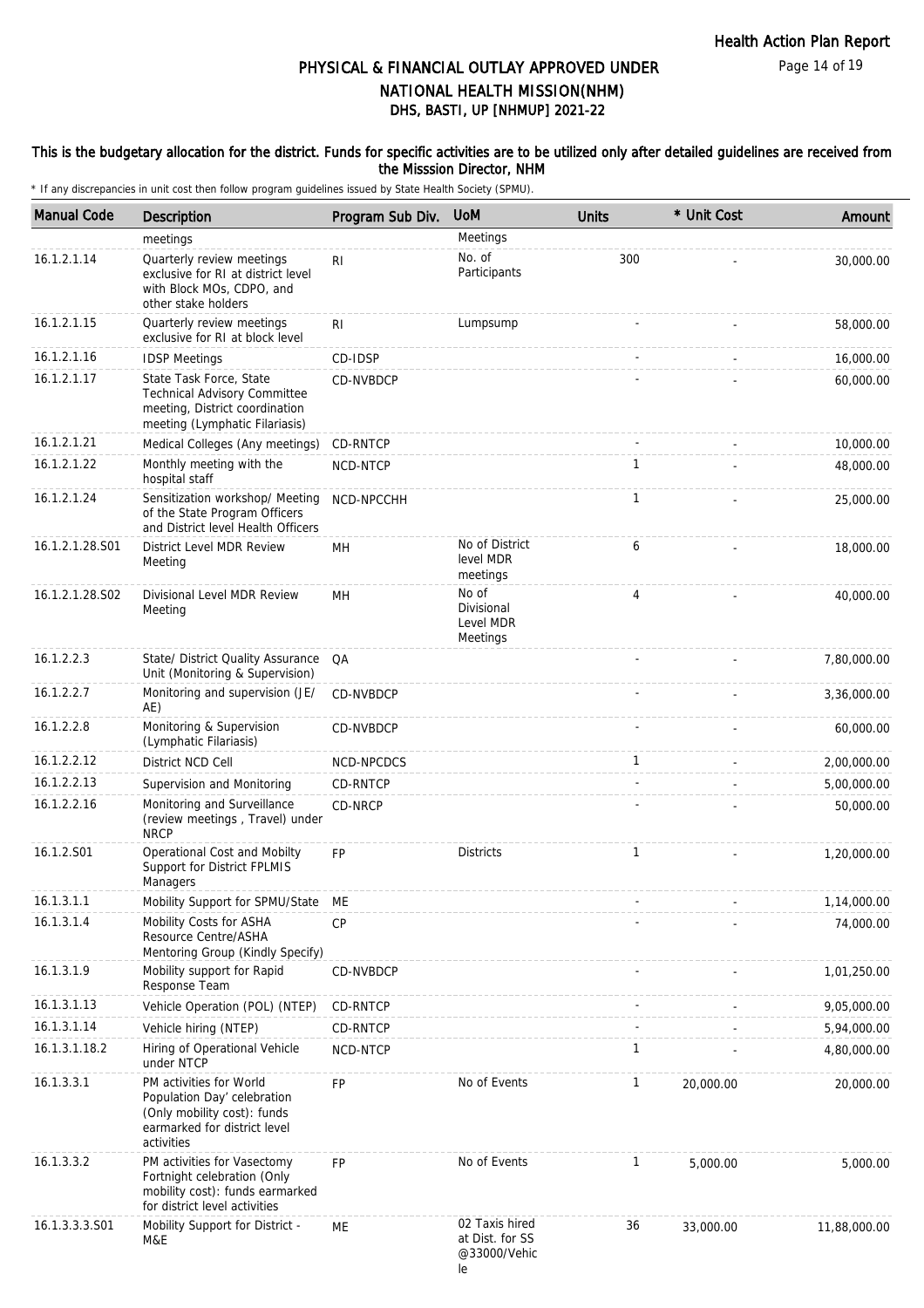#### This is the budgetary allocation for the district. Funds for specific activities are to be utilized only after detailed guidelines are received from the Misssion Director, NHM

| <b>Manual Code</b> | Description                                                                                                                                           | Program Sub Div. | <b>UoM</b>                                                      | <b>Units</b> | * Unit Cost | Amount       |
|--------------------|-------------------------------------------------------------------------------------------------------------------------------------------------------|------------------|-----------------------------------------------------------------|--------------|-------------|--------------|
| 16.1.3.3.3.S03     | Mobilty Support for CHO TA/DA                                                                                                                         | CP               | No. of CHO                                                      |              | 500.00      | 7,77,000.00  |
| 16.1.3.3.5         | Mobility Costs for ASHA<br>Resource Centre/ASHA<br>Mentoring Group (Kindly Specify)                                                                   | <b>CP</b>        |                                                                 |              |             | 10,000.00    |
| 16.1.3.3.7         | Mobility Support for supervision<br>for district level officers.                                                                                      | R <sub>l</sub>   | No of Distrcts                                                  |              |             | 2,50,000.00  |
| 16.1.3.3.8         | MOBILITY: Travel Cost, POL,<br>etc. during outbreak<br>investigations and field visits for<br>monitoring programme activities<br>at DSU on need basis | CD-IDSP          |                                                                 |              |             | 7,20,000.00  |
| 16.1.3.3.9         | Monitoring, Evaluation &<br>Supervision & Epidemic<br>Preparedness (Only Mobility<br>Expenses)                                                        |                  |                                                                 |              |             | 1,98,000.00  |
| 16.1.3.3.10        | Travel expenses - Contractual<br>Staff at District level                                                                                              | CD-NLEP          |                                                                 |              |             | 25,000.00    |
| 16.1.3.3.11        | Mobility Support: District Cell                                                                                                                       | CD-NLEP          |                                                                 |              |             | 1,50,000.00  |
| 16.1.3.3.12        | Medical Colleges (All service<br>delivery to be budgeted under<br>B.30)                                                                               | CD-RNTCP         |                                                                 |              |             | 12,000.00    |
| 16.1.3.3.13        | Miscellaneous/ Travel                                                                                                                                 | NCD-NMHP         |                                                                 | $\mathbf{1}$ |             | 5,00,000.00  |
| 16.1.3.3.14        | <b>Enforcement Squads</b>                                                                                                                             | NCD-NTCP         |                                                                 | $\mathbf{1}$ |             | 10,000.00    |
| 16.1.3.3.16        | District NCD Cell (TA, DA, POL)                                                                                                                       | NCD-NPCDCS       |                                                                 | 1            |             | 2,00,000.00  |
| 16.1.3.3.17.S01    | Mission Parivar Vikas Campaign                                                                                                                        | FP               | No of<br>Campaign                                               | 28           | 1,000.00    | 28,000.00    |
| 16.1.3.3.17.S04    | Mobility Support for District<br>Maternal Health Consultant                                                                                           | MН               | No fo<br>Mentoring &<br>Support visit                           | 12           |             | 1,20,000.00  |
| 16.1.3.4.1         | PM activities for World<br>Population Day' celebration<br>(Only mobility cost): funds<br>earmarked for block level<br>activities                      | FP               | No of Events                                                    | 14           | 1,000.00    | 14,000.00    |
| 16.1.3.4.2         | PM activities for Vasectomy<br>Fortnight celebration (Only<br>mobility cost): funds earmarked<br>for block level activities                           | <b>FP</b>        | No of Events                                                    | 14           | 1,000.00    | 14,000.00    |
| 16.1.3.4.3.S01     | Mobility for Supportive<br>Supervision At Block Level-M&E                                                                                             | ME               | 01 Taxi hired<br>at Block level<br>for SS<br>@33000/Vehic<br>le |              | 33,000.00   | 55,44,000.00 |
| 16.1.3.4.3.S02     | Mobility Support &<br>Commnication cost for BCPM                                                                                                      | <b>CP</b>        | No. of BCPM                                                     |              | 5,100.00    | 8,56,800.00  |
| 16.1.3.4.5.S01     | Communication Cost for HWC<br>Staff                                                                                                                   | CP               |                                                                 |              |             | 6,47,500.00  |
| 16.1.4.1.1         | JSY Administrative Expenses                                                                                                                           | MH               | As per<br><b>Deliveries</b><br>Load                             |              |             | 25,30,960.00 |
| 16.1.4.1.5         | Office expenses on telephone,<br>fax, Broadband Expenses &<br><b>Other Miscellaneous</b><br>Expenditures                                              | CD-IDSP          |                                                                 |              |             | 2,46,000.00  |
| 16.1.4.1.6         | contingency support                                                                                                                                   | CD-NVBDCP        |                                                                 |              |             | 50,000.00    |
| 16.1.4.1.10        | Office Operation (Miscellaneous)                                                                                                                      | CD-RNTCP         |                                                                 |              |             | 3,32,500.00  |
| 16.1.4.1.11        | Tobacco Cessation Centre (TCC): NCD-NTCP<br>Office Expenses                                                                                           |                  |                                                                 | $\mathbf{1}$ |             | 1,00,000.00  |
| 16.1.4.2.1         | District Quality Assurance Unit<br>(Operational cost)                                                                                                 | QA               |                                                                 |              |             | 9,24,000.00  |
| 16.1.4.2.4         | Office operation & Maintenance - CD-NLEP<br>District Cell                                                                                             |                  |                                                                 |              |             | 35,000.00    |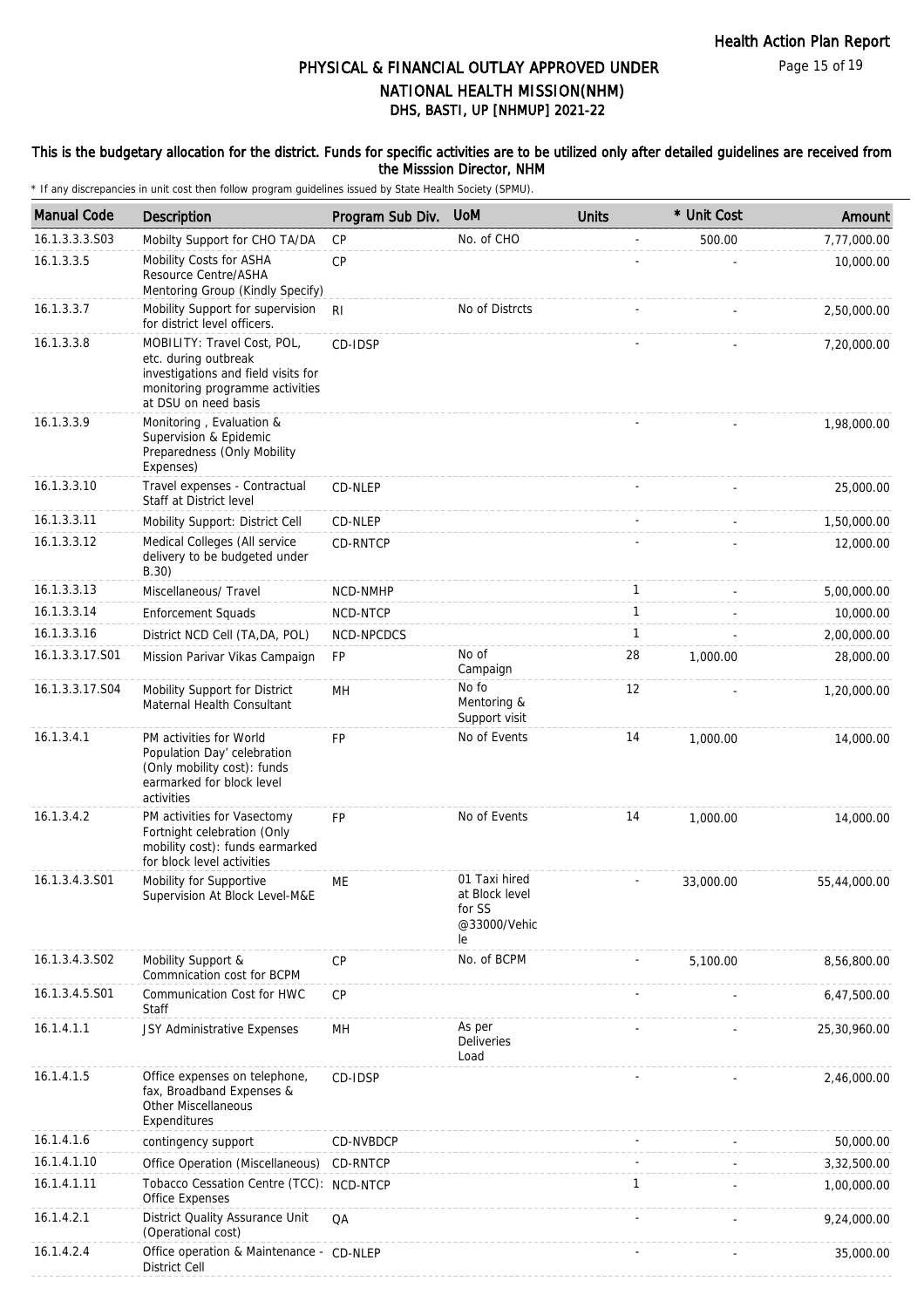Page 16 of 19

## DHS, BASTI, UP [NHMUP] 2021-22 PHYSICAL & FINANCIAL OUTLAY APPROVED UNDER NATIONAL HEALTH MISSION(NHM)

#### This is the budgetary allocation for the district. Funds for specific activities are to be utilized only after detailed guidelines are received from the Misssion Director, NHM

| <b>Manual Code</b> | Description                                                                                       | Program Sub Div. UoM |                                      | <b>Units</b> | * Unit Cost | Amount         |
|--------------------|---------------------------------------------------------------------------------------------------|----------------------|--------------------------------------|--------------|-------------|----------------|
| 16.1.4.2.5         | District Cell - Consumables                                                                       | CD-NLEP              |                                      |              |             | 30,000.00      |
| 16.1.4.2.6         | Operational expenses of the<br>district centre : rent, telephone<br>expenses, website etc.        | NCD-NMHP             |                                      | 1            |             | 10,000.00      |
| 16.1.4.2.8         | District Tobacco Control Cell<br>(DTCC): Misc./Office Expenses                                    | NCD-NTCP             |                                      | $\mathbf{1}$ |             | 5,00,000.00    |
| 16.1.4.2.9         | District NCD Cell (Contingency)                                                                   | NCD-NPCDCS           |                                      | $\mathbf{1}$ |             | 1,00,000.00    |
| 16.1.4.3.1         | SNCU Data management<br>(excluding HR)                                                            | <b>CH</b>            | No of Units                          | $\mathbf{1}$ | 1,00,000.00 | 60,000.00      |
| 16.1.5.2.1         | Minor repairs and AMC of<br>IT/office equipment supplied<br>under IDSP                            | CD-IDSP              |                                      |              |             | 10,000.00      |
| 16.1.5.2.4         | Vehicle Operation (Maintenance) CD-RNTCP                                                          |                      |                                      |              |             | 1,53,000.00    |
| 16.1.5.3.1         | PM activities under Micronutrient RI<br>Supplementation Programme                                 |                      | Lumpsump                             |              |             | 2,79,500.00    |
| 16.1.5.3.3         | Concurrent Audit system                                                                           | FD                   |                                      |              |             | 1,38,000.00    |
| 16.1.5.3.7         | Epidemic preparedness (Denque<br>& Chikungunya)                                                   | CD-NVBDCP            |                                      |              |             | 35,000.00      |
| 16.1.5.3.16.S05    | <b>DPMU Operational Cost</b>                                                                      | HR                   |                                      | 1            |             | 13,76,220.00   |
| 16.1.5.3.16.S06    | <b>BPMU Oprational Cost</b>                                                                       | <b>HR</b>            |                                      | 14           |             | 29, 17, 152.00 |
| 16.1.5.3.16.S09    | Oprational Cost for RBSK                                                                          | <b>RBSK</b>          | No of DEIC<br>Manager                | $\mathbf{1}$ | 10,000.00   | 10,000.00      |
| 16.1.5.3.16.S10    | Operational cost of RBSK-MHT                                                                      | <b>RBSK</b>          | No of Team                           | 28           | 14,000.00   | 3,92,000.00    |
| 16.1.5.3.16.S15    | Office & Administrative Expence<br>for State & District Rabies<br>Program                         | CD-NRCP              |                                      |              |             | 12,000.00      |
| 16.1.5.3.16.S18    | Office operational cost & other<br>office expences unedr NPCB                                     | NCD-NPCB             |                                      |              |             | 1,00,000.00    |
| 16.1.5.3.16.S22.   | Annual Maint. & operation of<br>WIC/WIF at state and division<br>level under RI                   | R <sub>l</sub>       | No of Points                         | $\mathbf{1}$ | 40,000.00   | 40,000.00      |
| 16.1.5.3.16.S22.   | Electrictity Bill of WIC/WIF at<br>state and division level under RI                              | R <sub>1</sub>       | No of Points                         | $\mathbf{1}$ | 1,00,000.00 | 1,00,000.00    |
| 16.1.5.3.16.S22.   | Pol & Opex of DG set of Vaccine<br>Storage at state and division<br>level under RI                | R <sub>l</sub>       | No of Points                         |              | 2,00,000.00 | 2,00,000.00    |
| 16.1.5.3.16.S22.   | Pol & Opex of DG set of Vaccine<br>Storage at District level & other<br>Cold Chain Point under RI | R <sub>l</sub>       | <b>Districts</b>                     |              | 1,20,000.00 | 1,20,000.00    |
| 16.1.5.3.16.S25    | Operational Cost for District<br>Maternal Health Consultant                                       | MH                   | No of monthly<br>operational<br>cost |              |             | 1,20,000.00    |
| 16.2.1.S01         | Divisional Data Assistant                                                                         | FP                   | No of<br>HR/MONTH                    | $\mathbf{1}$ | 25,358.00   | 3, 19, 511.00  |
| 16.2.1.S02         | Data Entry Operator                                                                               | FP                   | No of<br>HR/MONTH                    | $\mathbf{1}$ | 14,071.00   | 2,55,259.00    |
| 16.2.1.S11         | Contigency District PCPNDT Cell                                                                   | <b>FP</b>            | No of<br>District/Month              | 1            | 5,000.00    | 5,000.00       |
| 16.2.1.S12         | Contigency Division PCPNDT Cell FP                                                                |                      | No of<br>Div/Month                   | $\mathbf{1}$ | 10,000.00   | 10,000.00      |
| 16.2.2.S02         | Division Level Mobility Support<br>for PNDT Team                                                  | FP                   | No of Division                       | $\mathbf{1}$ | 10,000.00   | 10,000.00      |
| 16.2.2.S03         | District Level Mobility Support<br>for PNDT Team                                                  | <b>FP</b>            | No of Distrcts                       | $\mathbf{1}$ | 50,000.00   | 50,000.00      |
| 16.3.2.S01         | Mobility Support for HMIS &<br><b>MCTS Block Level</b>                                            | <b>MIS</b>           |                                      | 14           |             | 50,400.00      |
| 16.3.2.S02         | Mobility Support for HMIS &<br><b>MCTS Division Level</b>                                         | <b>MIS</b>           |                                      |              |             | 1,56,000.00    |
| 16.3.3.S01         | Operational cost for HMIS &<br>MCTS-AMC                                                           | <b>MIS</b>           |                                      |              |             | 1,40,800.00    |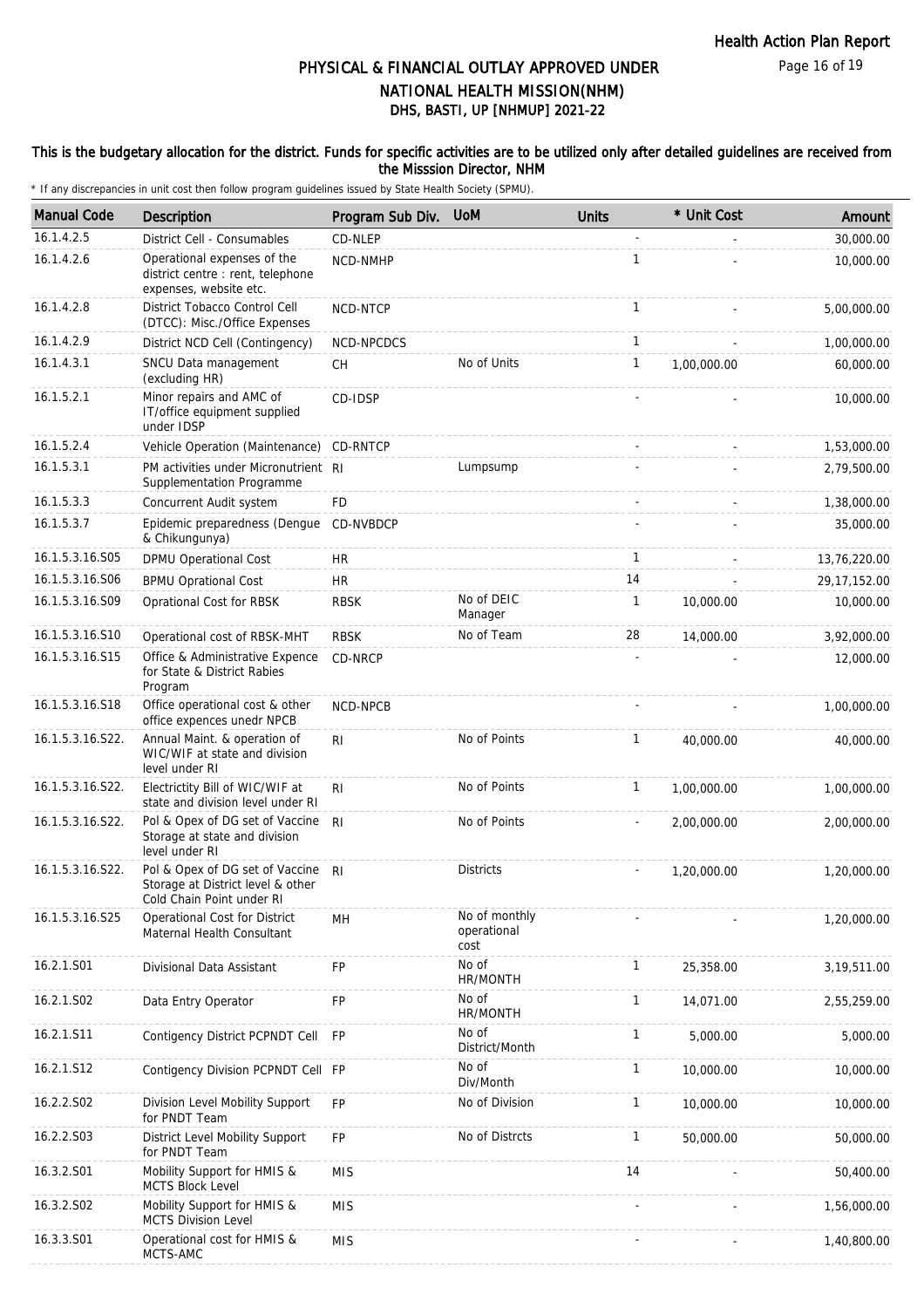#### This is the budgetary allocation for the district. Funds for specific activities are to be utilized only after detailed guidelines are received from the Misssion Director, NHM

| <b>Manual Code</b> | Description                                                                      | Program Sub Div. | <b>UoM</b>                      | <b>Units</b>   | * Unit Cost | Amount       |
|--------------------|----------------------------------------------------------------------------------|------------------|---------------------------------|----------------|-------------|--------------|
| 16.3.3.S02         | Operational cost for HMIS &<br>MCTS-Internet                                     | <b>MIS</b>       |                                 |                |             | 2,22,000.00  |
| 16.3.3.S03         | Operational cost for HMIS &<br>MCTS-Office Expenditure                           | <b>MIS</b>       |                                 |                |             | 3,06,000.00  |
| 16.3.3.S04         | Operational cost for HMIS &<br>MCTS-Recurring Charges for<br><b>ANMOL Tablet</b> | <b>MIS</b>       |                                 | 284            |             | 10,22,400.00 |
| 16.4.2.1.1.S01     | District Programme Manager                                                       | <b>HR</b>        |                                 | $\mathbf{1}$   |             | 6,61,632.00  |
| 16.4.2.1.1.S02     | <b>District Community Process</b><br>Manager                                     | <b>HR</b>        |                                 | $\mathbf{1}$   |             | 5,38,488.00  |
| 16.4.2.1.1.S04     | <b>District Accounts Manager</b>                                                 | HR               |                                 | 1              |             | 5,38,488.00  |
| 16.4.2.1.1.S05     | District Data Cum Account<br>Assistant                                           | <b>HR</b>        |                                 | $\mathbf{1}$   |             | 3,67,548.00  |
| 16.4.2.1.1.S06     | DEIC manager                                                                     | <b>RBSK</b>      |                                 | 1              |             | 1,98,000.00  |
| 16.4.2.1.1.S09     | Support Staff                                                                    | <b>HR</b>        |                                 | $\mathbf{1}$   |             | 2,00,775.00  |
| 16.4.2.1.2.S02     | District Consultant(MH)                                                          | MН               | No of District<br>Consultant MH | $\mathbf{1}$   |             | 5,29,200.00  |
| 16.4.2.1.2.S03     | Division Consultant Quality<br>Assurance                                         | QA               |                                 | $\mathbf{1}$   |             | 5,40,000.00  |
| 16.4.2.1.2.S04     | District Hospital Quality Manager QA                                             |                  |                                 | 2              |             | 10,50,100.00 |
| 16.4.2.1.2.S05     | <b>District Consultant Quality</b><br>Assurance                                  | QA               |                                 | $\mathbf{1}$   |             | 7,33,000.00  |
| 16.4.2.1.5.S01     | M & E Officer                                                                    | <b>MIS</b>       |                                 |                |             | 6,25,118.00  |
| 16.4.2.1.5.S02     | M & E Assistant                                                                  | <b>MIS</b>       |                                 |                |             | 2,08,373.00  |
| 16.4.2.1.8.S01     | Programme cum Admin. Asst.                                                       | QA               |                                 | $\overline{2}$ |             | 4,69,915.00  |
| 16.4.2.2.2.S01     | District Epidemiologist-CD-IDSP                                                  | CD-IDSP          |                                 |                |             | 9,18,918.00  |
| 16.4.2.2.2.S02     | District Leprosy Consultant-CD-<br><b>NLEP</b>                                   | CD-NLEP          |                                 |                |             | 5,53,543.00  |
| 16.4.2.2.2.S04     | District AES/JE Consultant                                                       | CD-NVBDCP        |                                 | $\mathbf{1}$   |             | 7,02,913.00  |
| 16.4.2.2.3.S01     | Programme Assistants/District<br>Technical Assitant-CD-NVBDCP-<br>AES/JE         | CD-NVBDCP        |                                 | $\mathbf{1}$   |             | 2,87,639.00  |
| 16.4.2.2.4.S01     | Sr PMDT-TB HIV Coodinators                                                       | CD-RNTCP         |                                 |                |             | 4,68,846.00  |
| 16.4.2.2.4.S02     | PPM Coordinator-RNTCP                                                            | CD-RNTCP         |                                 |                |             | 9,16,500.00  |
| 16.4.2.2.4.S03     | District Programme Coordinator-<br><b>RNTCP</b>                                  | CD-RNTCP         |                                 |                |             | 5,59,000.00  |
| 16.4.2.2.5.S01     | District Data Manager-CD-IDSP                                                    | CD-IDSP          |                                 |                |             | 3,91,822.00  |
| 16.4.2.2.5.S02     | Statistical Asst. DRTB Centre                                                    | CD-RNTCP         |                                 |                |             | 4,67,000.00  |
| 16.4.2.2.6.S01     | Senior Treatment<br>Supervisor(STS)                                              | CD-RNTCP         |                                 |                |             | 75,70,520.00 |
| 16.4.2.2.6.S03     | Senior TB Lab Supervisor(STLS)                                                   | CD-RNTCP         |                                 |                |             | 25,36,370.00 |
| 16.4.2.2.7.S01     | Accountant- Full time                                                            | CD-RNTCP         |                                 |                |             | 3,85,000.00  |
| 16.4.3.1.1.S01     | Block Programme Manager                                                          | <b>HR</b>        |                                 | 14             |             | 56,60,592.00 |
| 16.4.3.1.1.S02     | <b>Block Account Manager</b>                                                     | <b>HR</b>        |                                 | 14             |             | 45,69,261.00 |
| 16.4.3.1.1.S03     | <b>Block Community Process</b><br>Manager                                        | CP               |                                 |                |             | 41,74,607.00 |
| 16.4.3.1.9.S03     | Data Entry Operator-HR                                                           | <b>HR</b>        |                                 | 3              |             | 8,35,560.00  |
| 16.4.3.1.9.S04     | Data Entry Operator-MCTS OPR<br>820 MIS                                          | <b>MIS</b>       |                                 | 14             |             | 36,91,296.00 |
| 16.4.3.1.9.S05     | Data Entry Operator-MIS<br>Outsource                                             | <b>MIS</b>       |                                 | 7276           |             | 36,379.00    |
| 16.4.3.1.9.S07     | Data Entry Operator-RI                                                           | <b>RI</b>        |                                 |                |             | 2,37,510.00  |
| 16.4.3.1.9.S08     | Data Entry Operator-RNTCP                                                        | CD-RNTCP         |                                 |                |             | 3,59,000.00  |
| 16.4.3.1.9.S11     | Data Entry Operator- CD-IDSP                                                     | CD-IDSP          |                                 |                |             | 2,55,636.00  |
| 16.4.3.1.9.S13     | Data Entry Operator- NBCP-                                                       | NCD-NPCB         |                                 |                |             | 1,54,131.00  |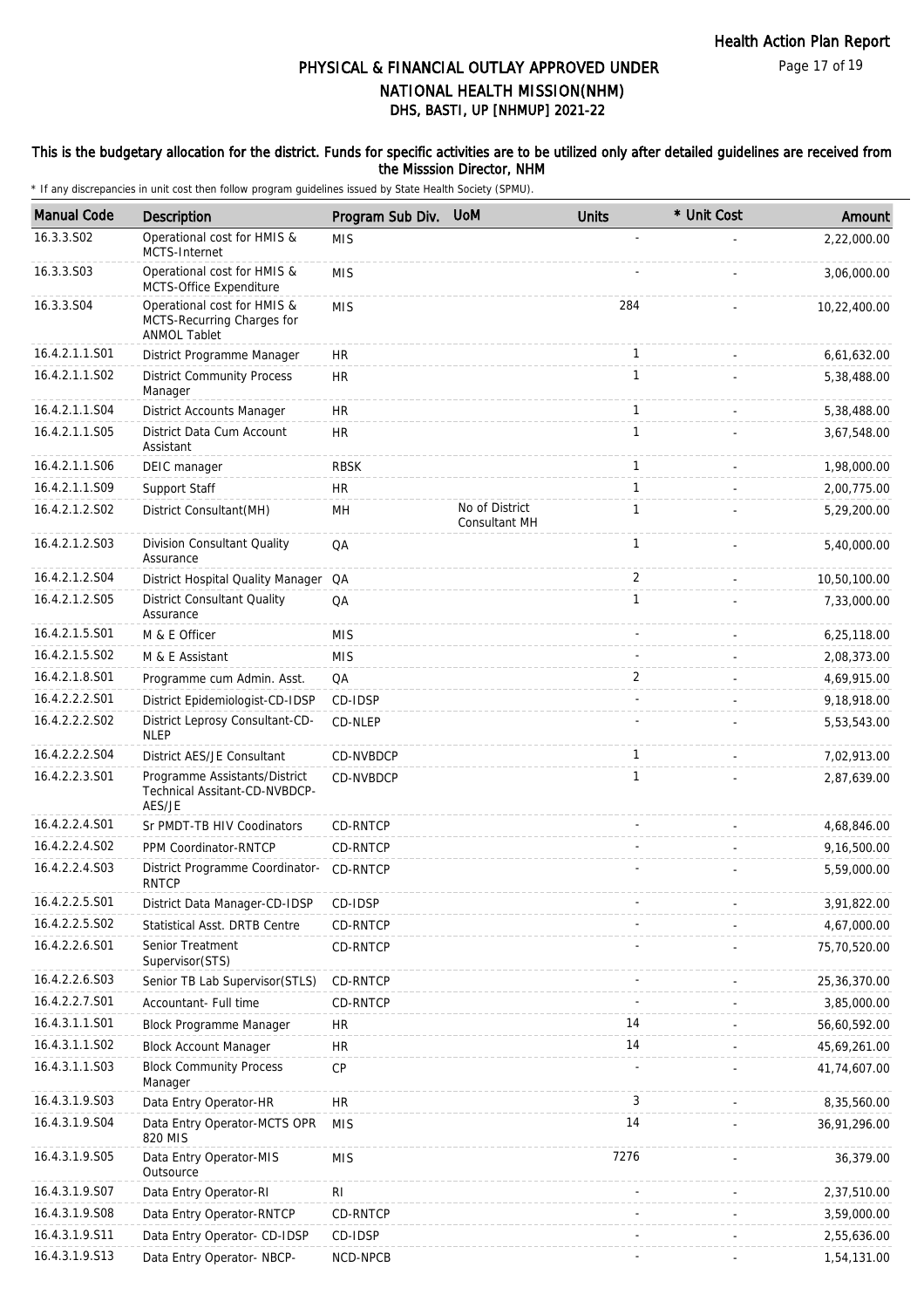#### This is the budgetary allocation for the district. Funds for specific activities are to be utilized only after detailed guidelines are received from the Misssion Director, NHM

| <b>Manual Code</b> | <b>Description</b>                                                                  | Program Sub Div. | <b>UoM</b>               | <b>Units</b>   | * Unit Cost | Amount       |
|--------------------|-------------------------------------------------------------------------------------|------------------|--------------------------|----------------|-------------|--------------|
|                    | <b>District</b>                                                                     |                  |                          |                |             |              |
| 16.4.3.1.9.S18     | Data Entry Operator -CD-AES/JE CD-NVBDCP                                            |                  |                          | $\mathbf{1}$   |             | 2,50,609.00  |
| 17.2.1             | Telemedicine/ teleconsultation<br>facility under Ayushman Bharat<br>H&WC            | <b>CP</b>        |                          |                |             | 16,08,000.00 |
| 17.6               | Implementation of Hospital<br>Management System                                     | <b>MIS</b>       |                          |                |             | 13,40,000.00 |
| 17.8.S05           | Internet Cost to ASHA & AF at<br><b>HWC</b>                                         | <b>CP</b>        | No of ASHA &<br>AF       |                | 200.00      | 20,46,600.00 |
| 18.1.4             | Counseling training for Service<br>Provider                                         | <b>FP</b>        | No of Batch              | $\mathbf{1}$   | 15,400.00   | 15,400.00    |
| 18.2.3             | Strengthening of Eco Platform                                                       | CP               |                          |                |             | 1,20,000.00  |
| U.1.1.1.2          | Support for implementation of<br><b>NVBDCP</b>                                      | CD-NVBDCP        |                          |                |             | 2,13,400.00  |
| U.1.3.1            | Operational Expenses of UPHCs<br>(excluding rent)                                   | <b>NUHM</b>      | No of UPHC               | 2              | 8,000.00    | 1,92,000.00  |
| U.2.2.1            | Mobility support for ANM/LHV                                                        | <b>NUHM</b>      | No of ANM                | 11             | 500.00      | 66,000.00    |
| U.2.3.1            | <b>UHNDS</b>                                                                        | <b>NUHM</b>      | No of ANM                | 11             | 1,000.00    | 1,32,000.00  |
| U.2.3.2            | Special outreach camps in<br>slums/ vulnerable areas                                | <b>NUHM</b>      | No of UPHC               | 2              | 6,500.00    | 78,000.00    |
| U.3.1.1.1          | Incentives for routine activities                                                   | <b>NUHM</b>      | No of ASHA               | 54             | 2,000.00    | 12,96,000.00 |
| U.3.1.1.3.S01      | Incentive for Health Promotion<br>Day for ASHAs                                     | <b>NUHM</b>      | No of ASHA               | 54             | 200.00      | 1,29,600.00  |
| U.3.1.1.3.S02      | Incentive for PMMVY for ASHAs                                                       | <b>NUHM</b>      | No of<br>Benificary      | 756            | 100.00      | 75,600.00    |
| U.3.1.1.3.S03      | Incentive for Dengue and<br>chikenguiniya for ASHAs                                 | CD-NVBDCP        |                          |                |             | 54,000.00    |
| U.3.1.2.1          | Module Training (Induction, VI & NUHM<br>VII)                                       |                  |                          | $\mathbf{1}$   |             | 88,200.00    |
| U.3.1.3.1          | Supportive provisions (uniform/<br>awards etc)                                      | <b>NUHM</b>      |                          | 54             |             | 35,400.00    |
| U.3.2.1.1          | Training of MAS                                                                     | <b>NUHM</b>      | No of Batch              | 2              | 43,300.00   | 86,600.00    |
| U.4.1.1.2          | Untied grants to UPHCs Rented<br>Building                                           | <b>NUHM</b>      | No of UPHC               | 2              | 1,00,000.00 | 2.00.000.00  |
| U.4.1.4            | Untied grants to MAS                                                                | <b>NUHM</b>      | No of MASs               | 54             | 5,000.00    | 2,70,000.00  |
| U.5.1.4.           | Rent for UPHC                                                                       | <b>NUHM</b>      | No of UPHC               | 2              | 17,325.00   | 4,15,800.00  |
| U.6.2.1.2          | Procurement of drugs for<br>facilities other than AB-HWCs                           | <b>NUHM</b>      | No of HWC                | 2              | 1,30,000.00 | 2,60,000.00  |
| U.6.2.2.1          | <b>ASHA Drug Kits</b>                                                               | <b>NUHM</b>      | No of New<br><b>ASHA</b> | 6              | 750.00      | 4,500.00     |
| U.8.1.1.1          | ANMs/LHVs UPHC                                                                      | <b>NUHM</b>      |                          | 11             |             | 23,93,651.00 |
| U.8.1.2.1          | Staff nurse UPHC                                                                    | <b>NUHM</b>      |                          | 3              |             | 10,19,970.00 |
| U.8.1.3.1          | Lab Technicians UPHC                                                                | <b>NUHM</b>      |                          | $\overline{2}$ |             | 4,83,728.00  |
| U.8.1.4.1          | Pharmacists UPHC                                                                    | <b>NUHM</b>      |                          | $\overline{2}$ |             | 6,08,908.00  |
| U.8.1.8.1.1        | MO at UPHC Full-time                                                                | <b>NUHM</b>      |                          | $\overline{2}$ |             | 13,20,000.00 |
| U.8.1.10.1         | Other Support staff                                                                 | <b>NUHM</b>      |                          | $\overline{4}$ |             | 6,68,112.00  |
| U.12.1             | Printing activities                                                                 | <b>NUHM</b>      |                          | 113            |             | 30,100.00    |
| U.16.1.3.2         | Mobility support for SPMU                                                           | <b>NUHM</b>      |                          | $\mathbf{1}$   |             | 3,96,000.00  |
| U.16.1.3.3         | Mobility support for DPMU                                                           | <b>NUHM</b>      |                          | $\mathbf{1}$   |             | 60,000.00    |
| U.16.1.4.2         | Administrative expenses<br>(including Review meetings,<br>workshops, etc.) for SPMU | <b>NUHM</b>      |                          | 1              |             | 1,80,000.00  |
| U.16.1.4.3         | Administrative expenses<br>(including Review meetings,<br>workshops, etc.) for DPMU | <b>NUHM</b>      |                          | 1              |             | 1,80,000.00  |
| U.16.4.1.1.S09     | Divisional Urban Health<br>Consultant                                               | <b>NUHM</b>      |                          | 1              |             | 7,02,913.00  |